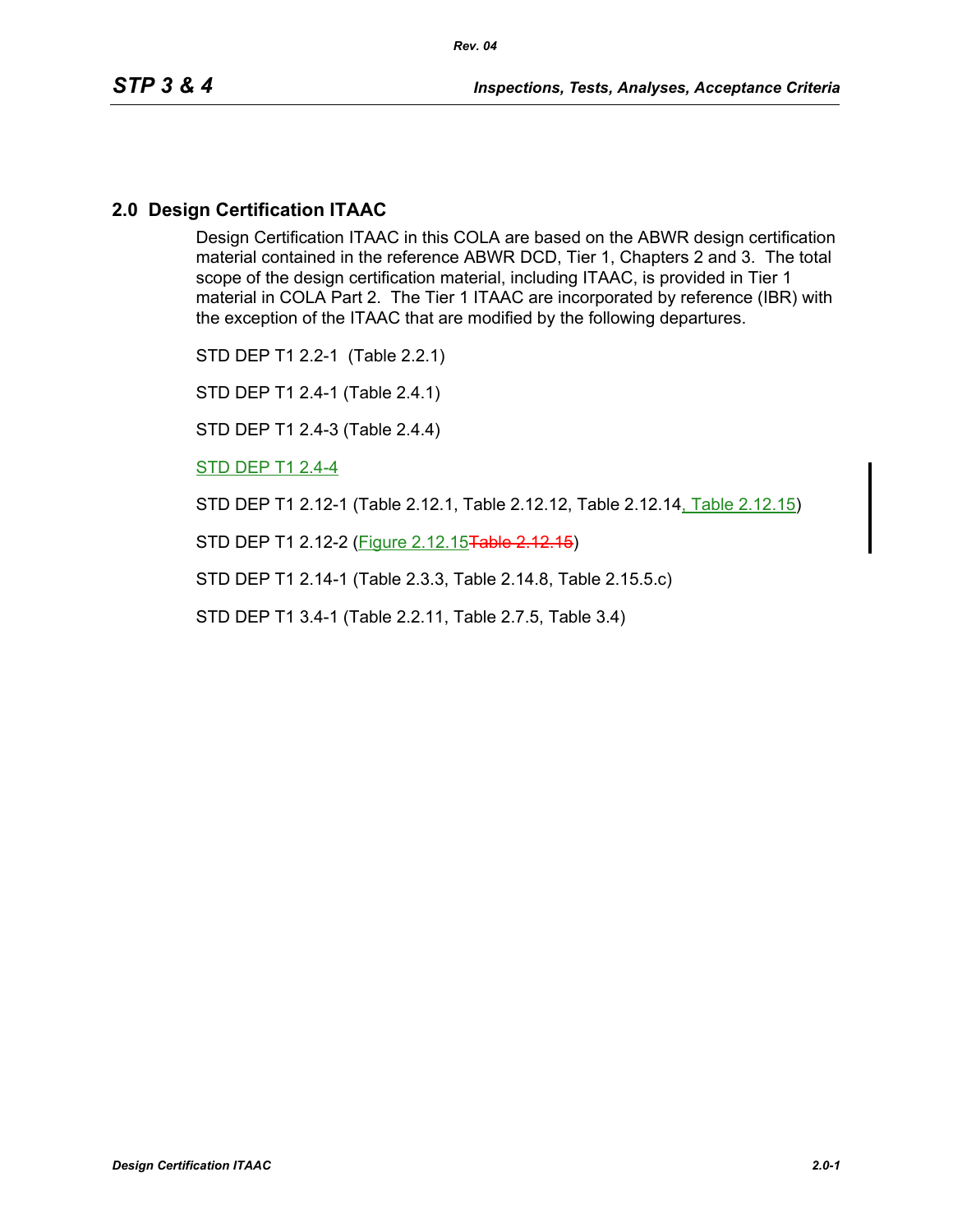|  |  | Table 2.2.1 Rod Control and Information System |  |
|--|--|------------------------------------------------|--|
|--|--|------------------------------------------------|--|

|                                                                                                                                                                                                                                            | Table 2.2.1 Rod Control and Information System                                                                                                                                                                         |                                                                                                                                                                                    |
|--------------------------------------------------------------------------------------------------------------------------------------------------------------------------------------------------------------------------------------------|------------------------------------------------------------------------------------------------------------------------------------------------------------------------------------------------------------------------|------------------------------------------------------------------------------------------------------------------------------------------------------------------------------------|
|                                                                                                                                                                                                                                            | <b>Inspections, Tests, Analyses and Acceptance Criteria</b>                                                                                                                                                            |                                                                                                                                                                                    |
| <b>Design Commitment</b>                                                                                                                                                                                                                   | <b>Inspection, Tests, Analyses</b>                                                                                                                                                                                     | <b>Acceptance Criteria</b>                                                                                                                                                         |
| 11. The RCIS is powered by two non-Class 1E<br>uninterruptible power supplies, such that<br>both channels of the RCIS remain<br>operational if either supply is operational<br>with the non-operational supply in an<br>alarmed condition. | 11. Tests will be performed on the as-built<br>RCIS by <i>providing a test signal in only</i><br>one non-Class 1E uninterruptible power-<br>supply at a time-removing each power<br>supply from service one at a time. | 11. The test signal exists in only one control-<br>channel at a time-An alarm is activated by<br>the inoperable power supply, and both<br>channels of the RCIS remain operational. |
|                                                                                                                                                                                                                                            |                                                                                                                                                                                                                        |                                                                                                                                                                                    |
|                                                                                                                                                                                                                                            |                                                                                                                                                                                                                        |                                                                                                                                                                                    |
|                                                                                                                                                                                                                                            |                                                                                                                                                                                                                        |                                                                                                                                                                                    |
|                                                                                                                                                                                                                                            |                                                                                                                                                                                                                        |                                                                                                                                                                                    |
|                                                                                                                                                                                                                                            |                                                                                                                                                                                                                        |                                                                                                                                                                                    |
|                                                                                                                                                                                                                                            |                                                                                                                                                                                                                        |                                                                                                                                                                                    |
|                                                                                                                                                                                                                                            |                                                                                                                                                                                                                        |                                                                                                                                                                                    |
|                                                                                                                                                                                                                                            |                                                                                                                                                                                                                        |                                                                                                                                                                                    |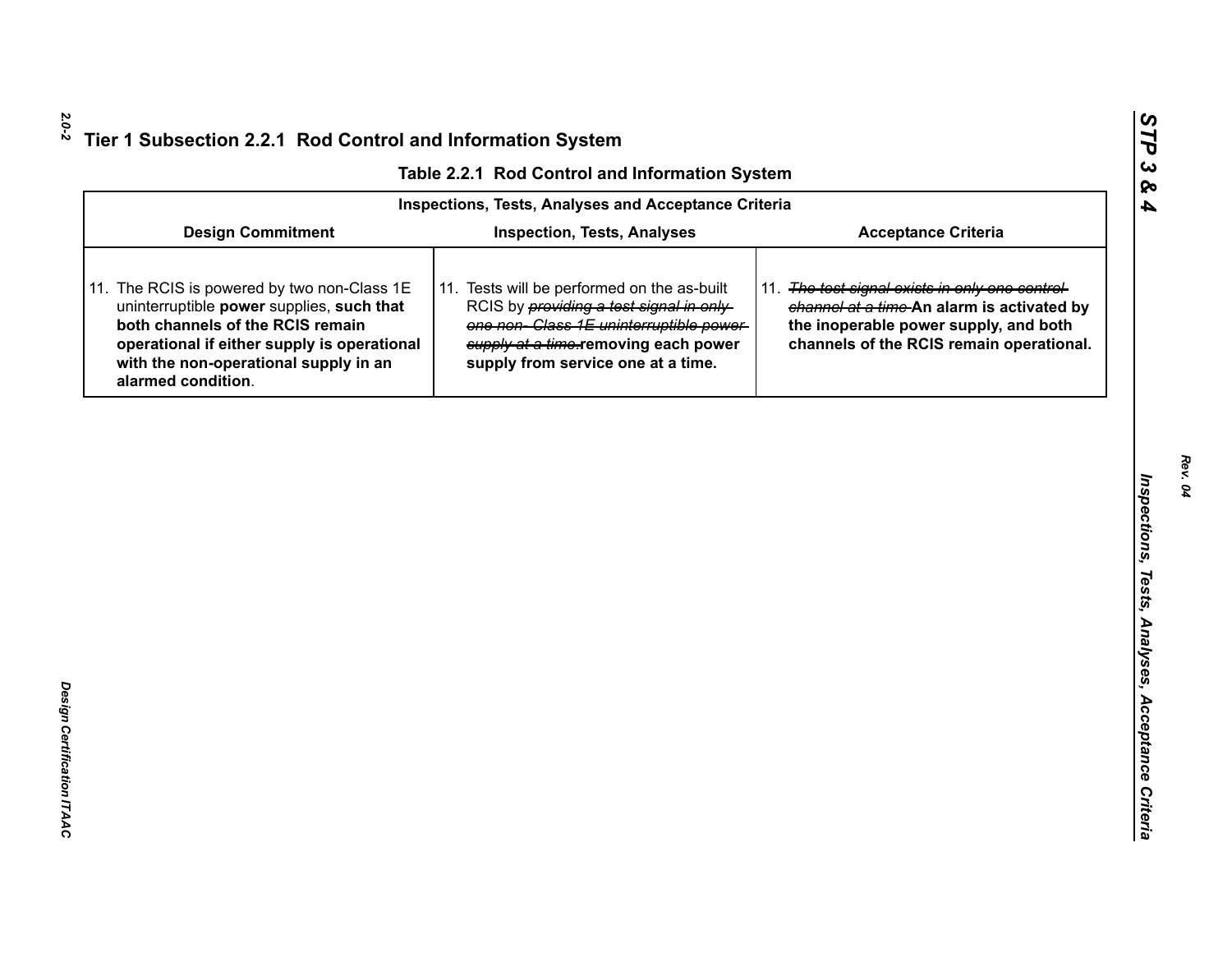| <b>Inspections, Tests, Analyses and Acceptance Criteria</b>                                                                                    |                                                                                                                 |                                                                                                                                                                    |                                                     | Table 2.2.11 Process Computer System Plant Computer Functions                                                                   |
|------------------------------------------------------------------------------------------------------------------------------------------------|-----------------------------------------------------------------------------------------------------------------|--------------------------------------------------------------------------------------------------------------------------------------------------------------------|-----------------------------------------------------|---------------------------------------------------------------------------------------------------------------------------------|
| <b>Design Commitment</b>                                                                                                                       |                                                                                                                 | <b>Inspections, Tests, Analyses</b>                                                                                                                                |                                                     | <b>Acceptance Criteria</b>                                                                                                      |
| performing the PCS PCFs is defined in<br>Section 2.2.11.                                                                                       |                                                                                                                 | conducted.                                                                                                                                                         | 1.                                                  | The as-built <b>PGS PICS equipment</b><br>implementing the PCFs conforms with the<br>description in Section 2.2.11.             |
| calibration and fuel operating thermal limits<br>data to the ATLM function of the RCIS.                                                        |                                                                                                                 | Tests of the as-built PCS PCFs will be<br>conducted using simulated plant input<br>signals.                                                                        | 2.                                                  | LPRM calibration and fuel thermal limits<br>data are received by the ATLM function of<br>the RCIS.                              |
| develop in the plant during operations in the<br>automatic mode, the PCS PCFs<br>automatically reverts revert to the manual<br>operating mode. | 3.                                                                                                              | Tests of the as-built PCS PCFs will be<br>conducted using simulated abnormal plant<br>input signals, while the PCS PCFs is are in<br>the automatic operating mode. | 3.                                                  | Upon receipt of the abnormal plant input<br>signals, the PCS PCFs automatically reverts<br>revert to the manual operating mode. |
|                                                                                                                                                |                                                                                                                 |                                                                                                                                                                    |                                                     |                                                                                                                                 |
|                                                                                                                                                |                                                                                                                 |                                                                                                                                                                    |                                                     |                                                                                                                                 |
|                                                                                                                                                |                                                                                                                 |                                                                                                                                                                    |                                                     |                                                                                                                                 |
|                                                                                                                                                |                                                                                                                 |                                                                                                                                                                    |                                                     |                                                                                                                                 |
|                                                                                                                                                |                                                                                                                 |                                                                                                                                                                    |                                                     |                                                                                                                                 |
|                                                                                                                                                | 1. The PICS equipment comprising<br>The PCS PCFs provides provide LPRM<br>In the event that abnormal conditions |                                                                                                                                                                    | 1. Inspections of the as-built system will be<br>2. |                                                                                                                                 |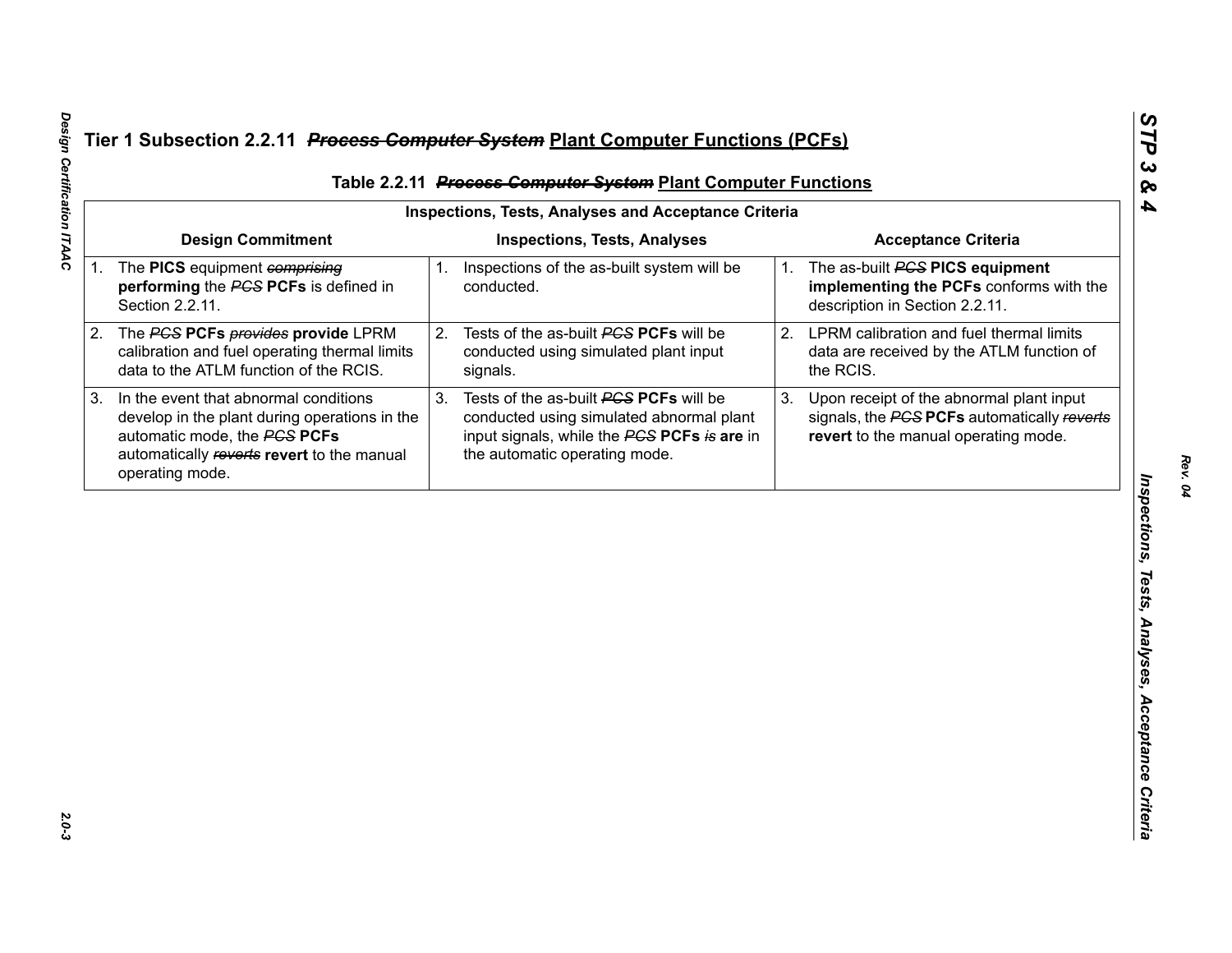| <b>Design Commitment</b><br><b>Inspections, Tests, Analyses</b><br><b>Acceptance Criteria</b><br>Operation of each-CAMS<br>Tests of each division of the as-built CAMS<br>2.<br>Each-CAMS division-oxygen/hydrogen<br>2.<br>oxygen/hydrogen monitoring equipment<br>oxygen/hydrogen monitoring equipment<br>monitoring equipment is activated upon<br>division-can be activated manually by the<br>will be conducted using manual controls and<br>receipt of the test signals.<br>simulated automatic initiation signals.<br>operator or automatically.<br>3.<br>3.<br>Each CAMS division of radiation channels<br>Tests will be performed on each division of<br>The test signal exists only in the Class 1E<br>a.<br>a.<br>the CAMS radiation channels by providing<br>division under test in the CAMS.<br>is powered only from its respective<br>a test signal to only one Class 1E division at<br>divisional Class 1E power source with |  |
|---------------------------------------------------------------------------------------------------------------------------------------------------------------------------------------------------------------------------------------------------------------------------------------------------------------------------------------------------------------------------------------------------------------------------------------------------------------------------------------------------------------------------------------------------------------------------------------------------------------------------------------------------------------------------------------------------------------------------------------------------------------------------------------------------------------------------------------------------------------------------------------------------------------------------------------------|--|
| 2.                                                                                                                                                                                                                                                                                                                                                                                                                                                                                                                                                                                                                                                                                                                                                                                                                                                                                                                                          |  |
| 3.<br>а.                                                                                                                                                                                                                                                                                                                                                                                                                                                                                                                                                                                                                                                                                                                                                                                                                                                                                                                                    |  |
|                                                                                                                                                                                                                                                                                                                                                                                                                                                                                                                                                                                                                                                                                                                                                                                                                                                                                                                                             |  |
| electrical independence between<br>a time.<br>divisions.                                                                                                                                                                                                                                                                                                                                                                                                                                                                                                                                                                                                                                                                                                                                                                                                                                                                                    |  |
| In the CAMS, independence is provided<br>b.<br>Inspection of the as-built Class 1E radiation<br>b.<br>In the CAMS, physical separation or<br>b.<br>between Class 1E divisions, and between<br>channels divisions in the CAMs will be<br>electrical isolation exists between Class 1E<br>Class 1E divisions and non-Class 1E<br>performed.<br>divisions. Physical separation or electrical<br>equipment.<br>isolation exists between these Class 1E<br>divisions and non-Class 1E equipment.                                                                                                                                                                                                                                                                                                                                                                                                                                                 |  |

Design Certification ITAAC *Design Certification ITAAC* 

*Rev. 04*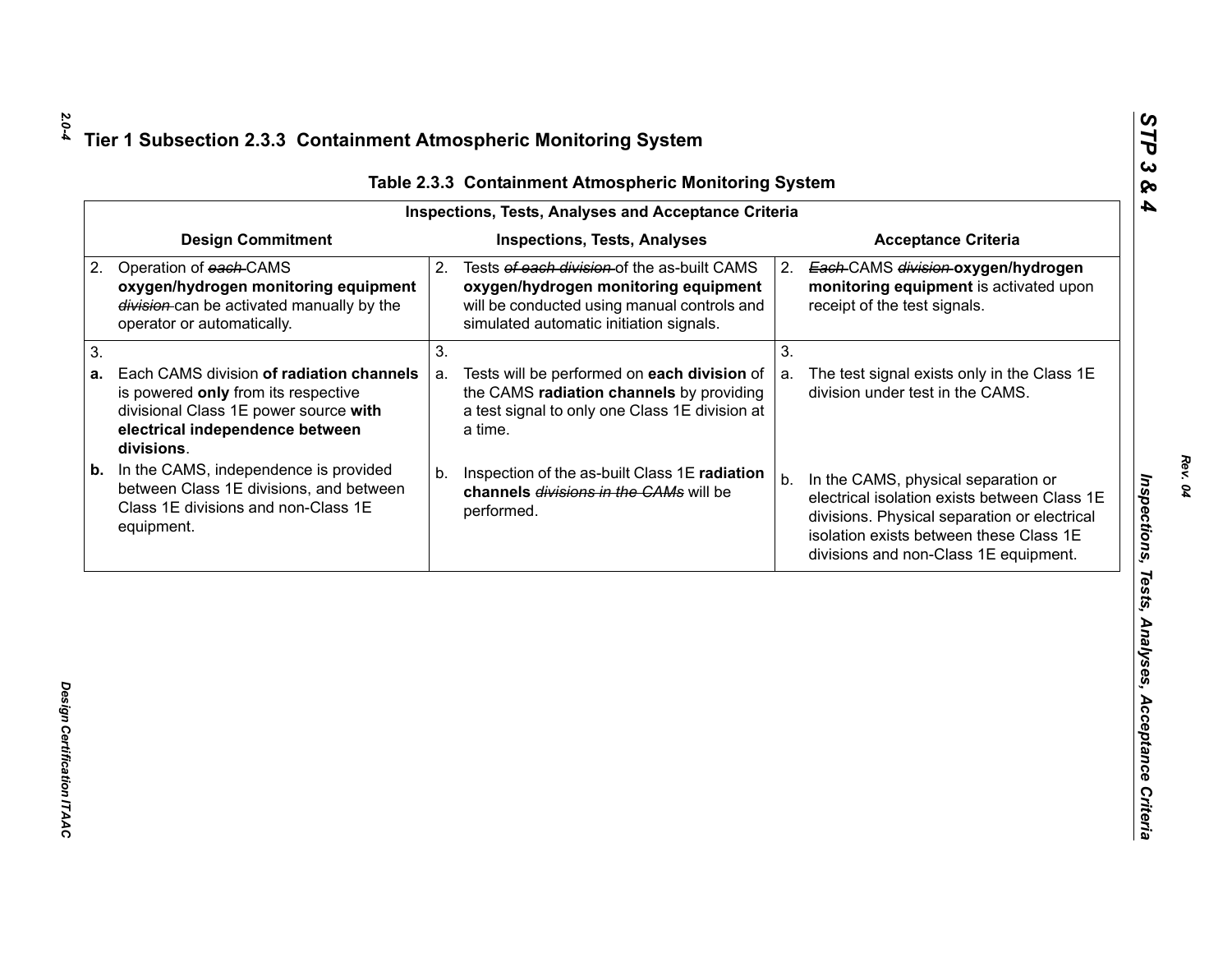|                                                             | Table 2.4.1 Residual Heat Removal System                                                                                                                                                                                                                                                                                                                                                                                                                                                                              |                                                                        |
|-------------------------------------------------------------|-----------------------------------------------------------------------------------------------------------------------------------------------------------------------------------------------------------------------------------------------------------------------------------------------------------------------------------------------------------------------------------------------------------------------------------------------------------------------------------------------------------------------|------------------------------------------------------------------------|
|                                                             | Inspections, Tests, Analyses and Acceptance Criteria                                                                                                                                                                                                                                                                                                                                                                                                                                                                  |                                                                        |
| <b>Design Commitment</b>                                    | <b>Inspections, Tests, Analyses</b>                                                                                                                                                                                                                                                                                                                                                                                                                                                                                   | <b>Acceptance Criteria</b>                                             |
| $\underline{4}$ .<br>c. The RHR pumps have sufficient NPSH. | 4.<br>c. Inspections, tests and analyses will be<br>performed upon the as-built RHR System.<br>NPSH tests of the pumps will be<br>performed in a test facility. The analyses<br>will consider the effects of:<br>Pressure losses for pump inlet<br>piping and components.<br>Suction from the suppression pool<br>with water level at the minimum<br>value.<br>50% blockage of pump suction-<br>strainers Analytically derived<br>values for blockage of pump<br>suction strainers based upon<br>the as-built system. | 4.<br>c. The available NPSH exceeds the NPSH<br>required by the pumps. |
|                                                             | Design basis fluid temperature<br>$(100^{\circ}C)$<br>Containment at atmospheric<br>pressure.                                                                                                                                                                                                                                                                                                                                                                                                                         |                                                                        |

*Rev. 04*

 $2.0 - 5$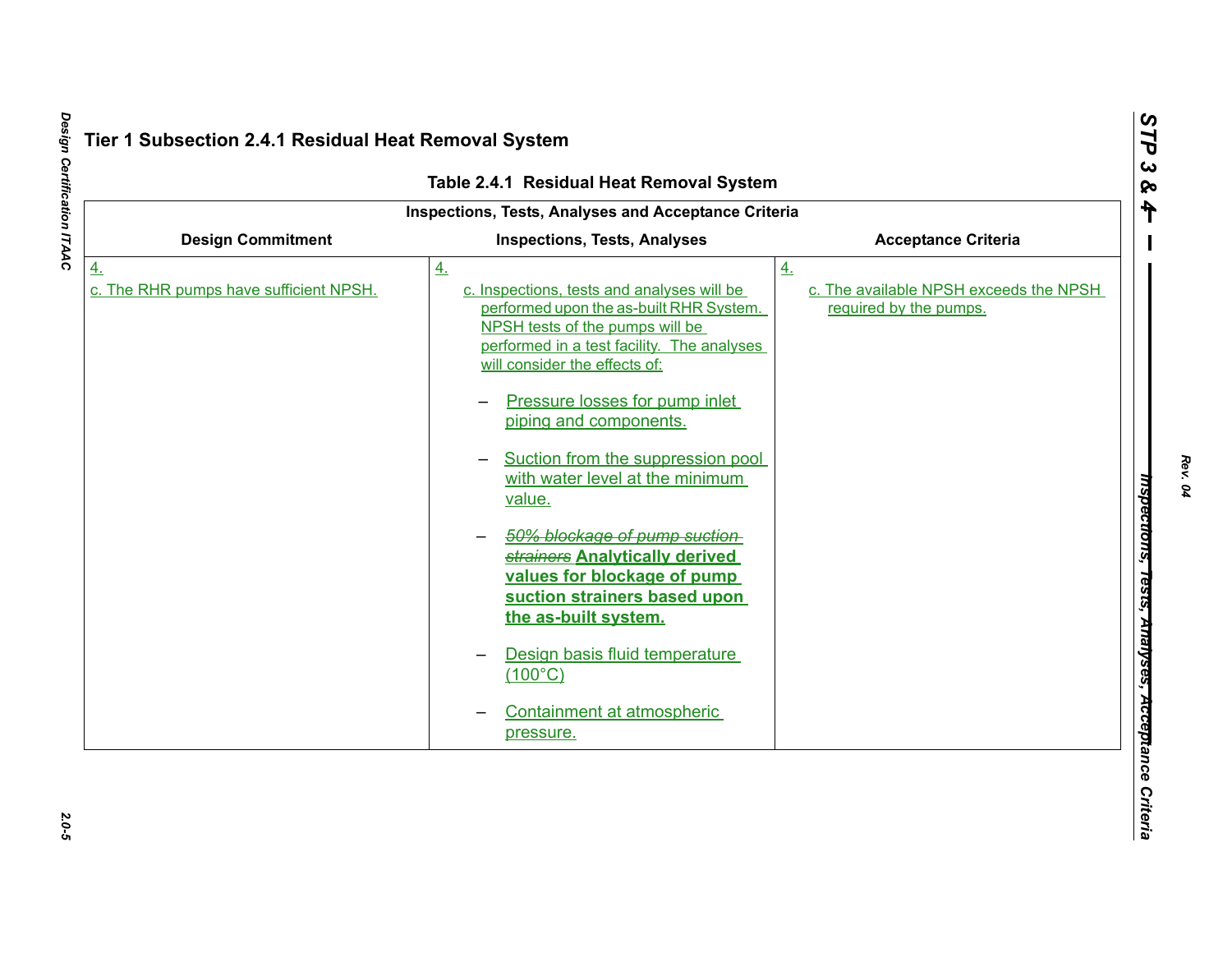|    |                                                                                                                                                                                                                                                                                | Inspections, Tests, Analyses and Acceptance Criteria                                                                                                                                                                                                                                                    |                                                                                                                                                                                                                                                                   |
|----|--------------------------------------------------------------------------------------------------------------------------------------------------------------------------------------------------------------------------------------------------------------------------------|---------------------------------------------------------------------------------------------------------------------------------------------------------------------------------------------------------------------------------------------------------------------------------------------------------|-------------------------------------------------------------------------------------------------------------------------------------------------------------------------------------------------------------------------------------------------------------------|
|    | <b>Design Commitment</b>                                                                                                                                                                                                                                                       | <b>Inspections, Tests, Analyses</b>                                                                                                                                                                                                                                                                     | <b>Acceptance Criteria</b>                                                                                                                                                                                                                                        |
| 7. | In the augmented fuel pool cooling mode,<br>the RHR tube side heat exchanger flow rate<br>for Divisions B or C is no less than 350 $\mathrm{m}^3/\mathrm{h}$<br>(heat exchanger heat removal capacity in<br>this mode is bounded by suppression pool<br>cooling requirements). | 7.<br>Tests will be performed to determine system<br>flow rate through each heat exchanger in the<br>augmented fuel pool cooling mode.<br>Inspections and analyses shall be<br>performed to verify that the augmented fuel<br>pool cooling mode is bounded by<br>suppression pool cooling requirements. | 7.<br>The RHR tube side heat exchanger flow rate<br>is greater than or equal to 350 $\mathrm{m}^3$ /h in the<br>augmented fuel pool cooling mode. Heat<br>exchanger heat removal capacity in this<br>mode is bounded by suppression pool<br>cooling requirements. |
|    |                                                                                                                                                                                                                                                                                |                                                                                                                                                                                                                                                                                                         |                                                                                                                                                                                                                                                                   |
|    |                                                                                                                                                                                                                                                                                |                                                                                                                                                                                                                                                                                                         |                                                                                                                                                                                                                                                                   |
|    |                                                                                                                                                                                                                                                                                |                                                                                                                                                                                                                                                                                                         |                                                                                                                                                                                                                                                                   |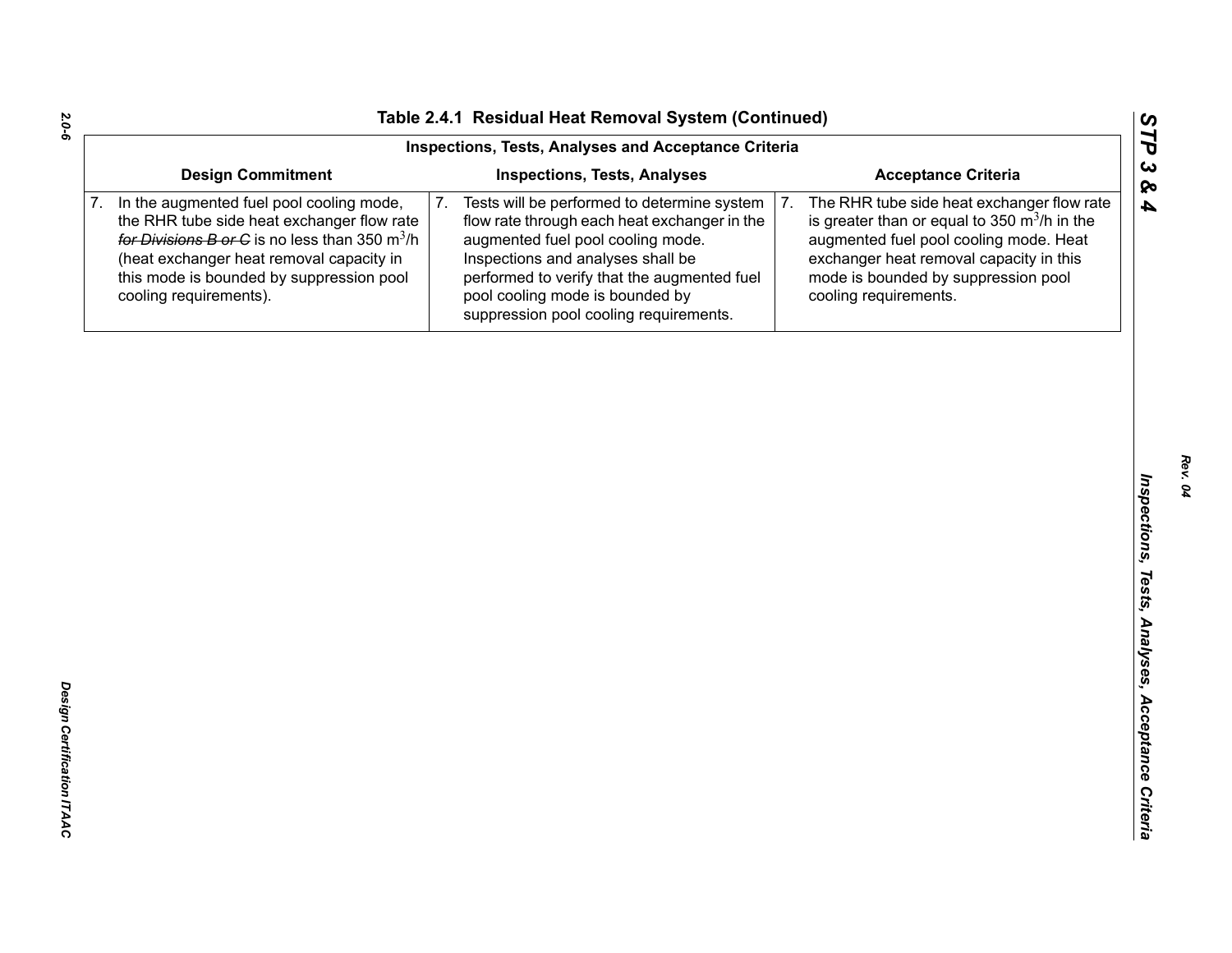|                                                                   | <b>Inspections, Tests, Analyses and Acceptance Criteria</b>                                                                                                                                                                                                                                                                                                                                                                                                                                                                                                                                                                           |                                                                  |
|-------------------------------------------------------------------|---------------------------------------------------------------------------------------------------------------------------------------------------------------------------------------------------------------------------------------------------------------------------------------------------------------------------------------------------------------------------------------------------------------------------------------------------------------------------------------------------------------------------------------------------------------------------------------------------------------------------------------|------------------------------------------------------------------|
| <b>Design Commitment</b>                                          | <b>Inspections, Tests, Analyses</b>                                                                                                                                                                                                                                                                                                                                                                                                                                                                                                                                                                                                   | <b>Acceptance Criteria</b>                                       |
| g. The HPCF pumps have sufficient NPSH<br>available at the pumps. | g. Inspections, tests and analyses will be<br>performed upon the as-built system.<br>NPSH tests of the pumps will be<br>performed in a test facility. The<br>analyses will consider the effects of:<br>Pressure losses for pump inlet<br>piping and components.<br>Suction from the suppression<br>pool with water level at the<br>minimum value.<br>50% minimum blockage of<br><b>bump suction strainers</b><br><b>Analytically derived values</b><br>for blockage of pump suction<br>strainers based upon the as-<br>built system.<br>Design basis fluid temperature<br>$(100^{\circ}C)$<br>Containment at atmospheric<br>pressure. | g. The available NPSH exceeds the NPSH<br>required by the pumps. |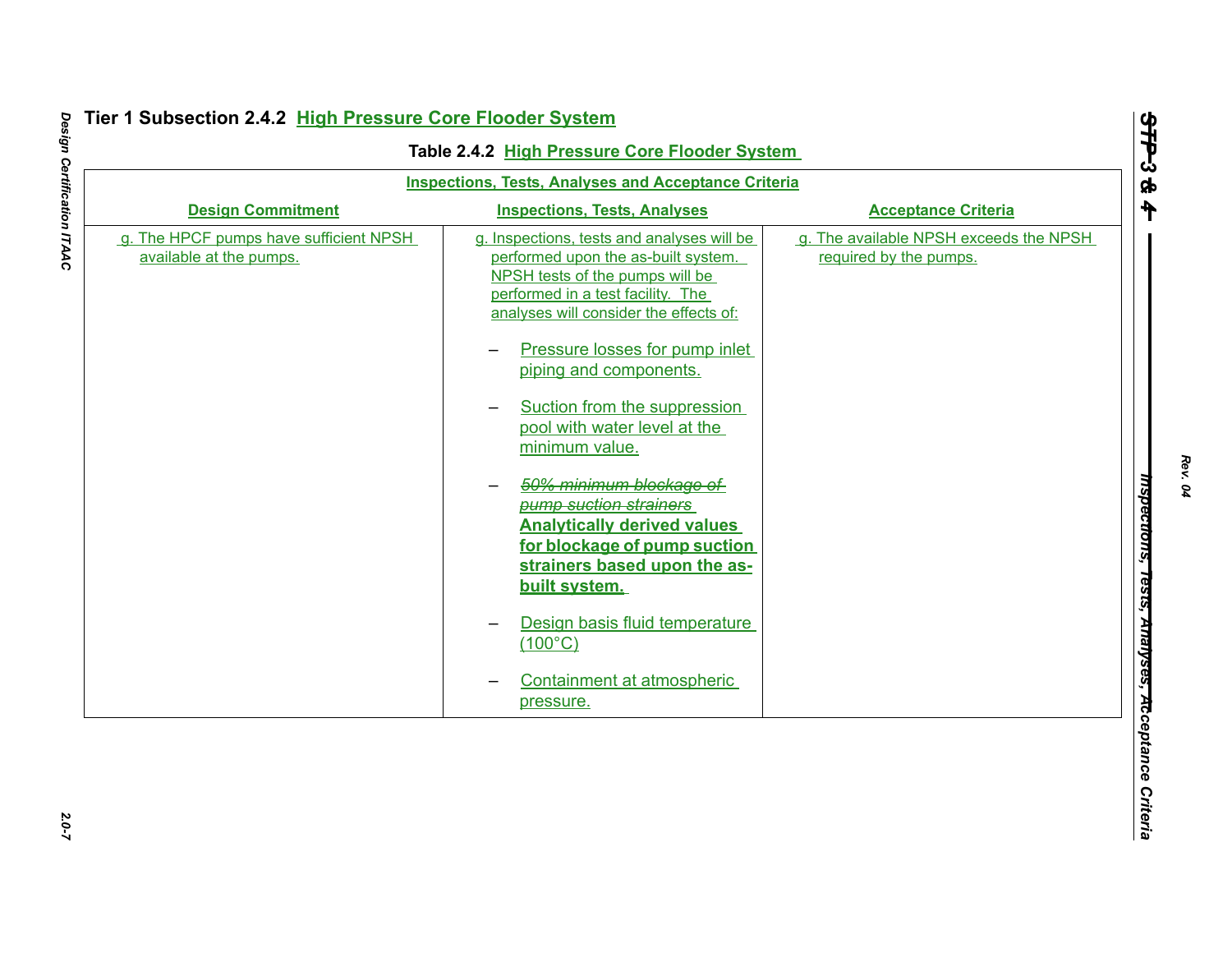|                                                                                                                                                 | Inspections, Tests, Analyses and Acceptance Criteria                                         |                                                                                                                                                                                                                                                                                                                                  |
|-------------------------------------------------------------------------------------------------------------------------------------------------|----------------------------------------------------------------------------------------------|----------------------------------------------------------------------------------------------------------------------------------------------------------------------------------------------------------------------------------------------------------------------------------------------------------------------------------|
| <b>Design Commitment</b>                                                                                                                        | <b>Inspections, Tests, Analyses</b>                                                          | <b>Acceptance Criteria</b>                                                                                                                                                                                                                                                                                                       |
| 3.<br>Following receipt of an initiation signal, the<br>C.<br>RCIC System automatically initiates and<br>operates in the RPV water makeup mode. | 3.<br>Tests will be conducted on the RCIC<br>C.<br>System using simulated initiation signal. | 3.<br>Upon receipt of a simulated initiation signal,<br>C.<br>the following occurs:                                                                                                                                                                                                                                              |
|                                                                                                                                                 |                                                                                              | (1) Steam supply bypass valve receives open<br>signal.<br>$(2)(1)$ Test return valves receive close signal.<br>(3)(2) CST suction valve receives open signal.<br>(4)(3) Injection valve receives open signal<br>.after a 10-second delay.<br>(5)(4) Steam admission valve receives open<br>signal. after a 10-second time delay. |
| e. Following receipt of shutdown signal, the RCIC<br>System automatically terminates the RPV<br>water makeup mode.                              | e. Tests will be conducted on RCIC System<br>using simulated shutdown signal.                | e. Upon receipt of simulated shutdown signals, the<br>following occurs:<br>(1) Steam supply bypass valve receives close<br>signal.<br>(2)(1) RCIC initiation logic resets.<br>(3)(2) Injection valve receives close signal.<br>$(4)(3)$ Steam admission valve receives close<br>signal.                                          |

*Rev. 04*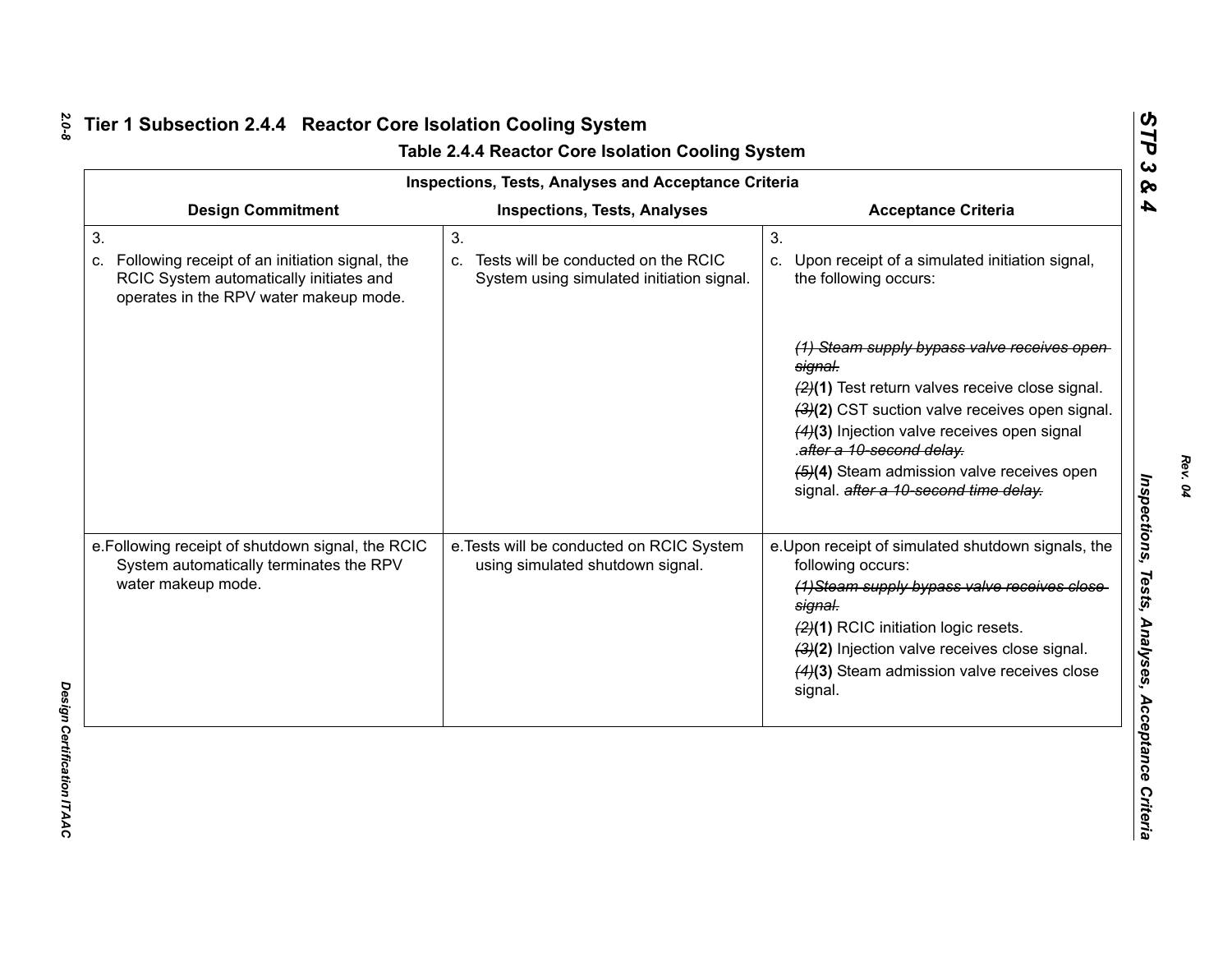|                                                                                                                                                                                                          | <b>Inspections, Tests, Analyses and Acceptance Criteria</b>                           |                                                                                                                                                                                                                                                                                                                                                                                                                                    |
|----------------------------------------------------------------------------------------------------------------------------------------------------------------------------------------------------------|---------------------------------------------------------------------------------------|------------------------------------------------------------------------------------------------------------------------------------------------------------------------------------------------------------------------------------------------------------------------------------------------------------------------------------------------------------------------------------------------------------------------------------|
| <b>Design Commitment</b>                                                                                                                                                                                 | <b>Inspections, Tests, Analyses</b>                                                   | <b>Acceptance Criteria</b>                                                                                                                                                                                                                                                                                                                                                                                                         |
| f. Following RCIC shutdown on high reactor water<br>level signal, the RCIC System automatically<br>restarts to provide RPV water makeup if low<br>water level signal recurs.                             | f. Tests will be conducted using simulated<br>low reactor water level signals.        | f. Upon receipt of simulated low reactor water level<br>signals, the following occurs:<br>(1) Steam supply bypass valve receives open<br>signal.<br>(2)(1) Test return valves receive close signal.<br>(3)(2) CST suction valve receives open signal.<br>(4)(3) Injection valve receives open signal.<br>after a 10 second delay.<br>$\left(4\right)$ Steam admission valve receives open<br>signal. after a 10 second time delay. |
| i. In the RPV water makeup mode, the RCIC pump<br>delivers a flow rate of at least 182 $\text{m}^3$ /h against<br>a maximum differential pressure (between the<br>RPV and the pump suction) of 8.12 MPa. | i. Tests will be conducted in a test facility on<br>the RCIC System pump and turbine. | i. (1) The RCIC pump delivers a flow rate of at<br>least 182 m <sup>3</sup> /h against a maximum differential<br>pressure (between the RPV and the pump<br>suction of 8.12 MPa.                                                                                                                                                                                                                                                    |
|                                                                                                                                                                                                          |                                                                                       | (2) The RCIC turbine delivers the speed and<br>torque-required by the pump at the above<br>conditions.                                                                                                                                                                                                                                                                                                                             |

# Design Certification ITAAC *Design Certification ITAAC 2.0-9*

*Rev. 04*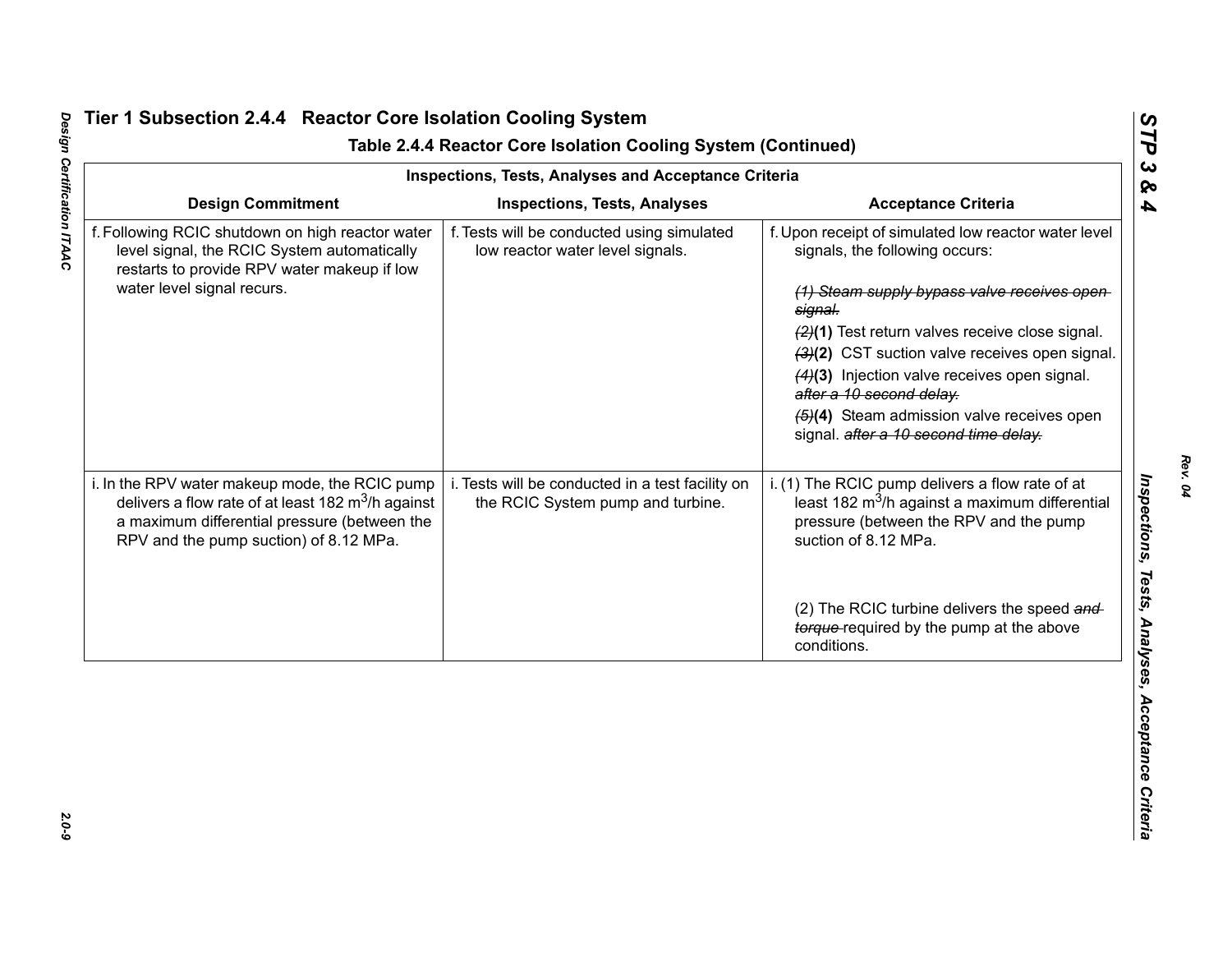|                                           | Inspections, Tests, Analyses and Acceptance Criteria                                                                                                                                                                                                                                                                                                                                                                                                                                                                                                                                                                 |                                                              |
|-------------------------------------------|----------------------------------------------------------------------------------------------------------------------------------------------------------------------------------------------------------------------------------------------------------------------------------------------------------------------------------------------------------------------------------------------------------------------------------------------------------------------------------------------------------------------------------------------------------------------------------------------------------------------|--------------------------------------------------------------|
| <b>Design Commitment</b>                  | <b>Inspections, Tests, Analyses</b>                                                                                                                                                                                                                                                                                                                                                                                                                                                                                                                                                                                  | <b>Acceptance Criteria</b>                                   |
| The RCIC System pump has sufficient NPSH. | Inspections, tests and analyses will be<br>performed based upon the as-built system.<br>NPSH tests of the pump will be performed<br>at a test facility. The analyses will consider<br>the effects of:<br>(1) Pressure losses for pump inlet piping<br>and components.<br>(2) Suction from the suppression pool<br>with water level at the minimum<br>value.<br>(3) 50% blockage of pump suction<br>strainers Analytically derived<br>values for blockage of pump<br>suction strainers based upon the<br>as-built system.<br>(4) Design basis fluid temperature (77°C)<br>(5) Containment at atmospheric<br>pressure. | The available NPSH exceeds the NPSH<br>required by the pump. |

*Rev. 04*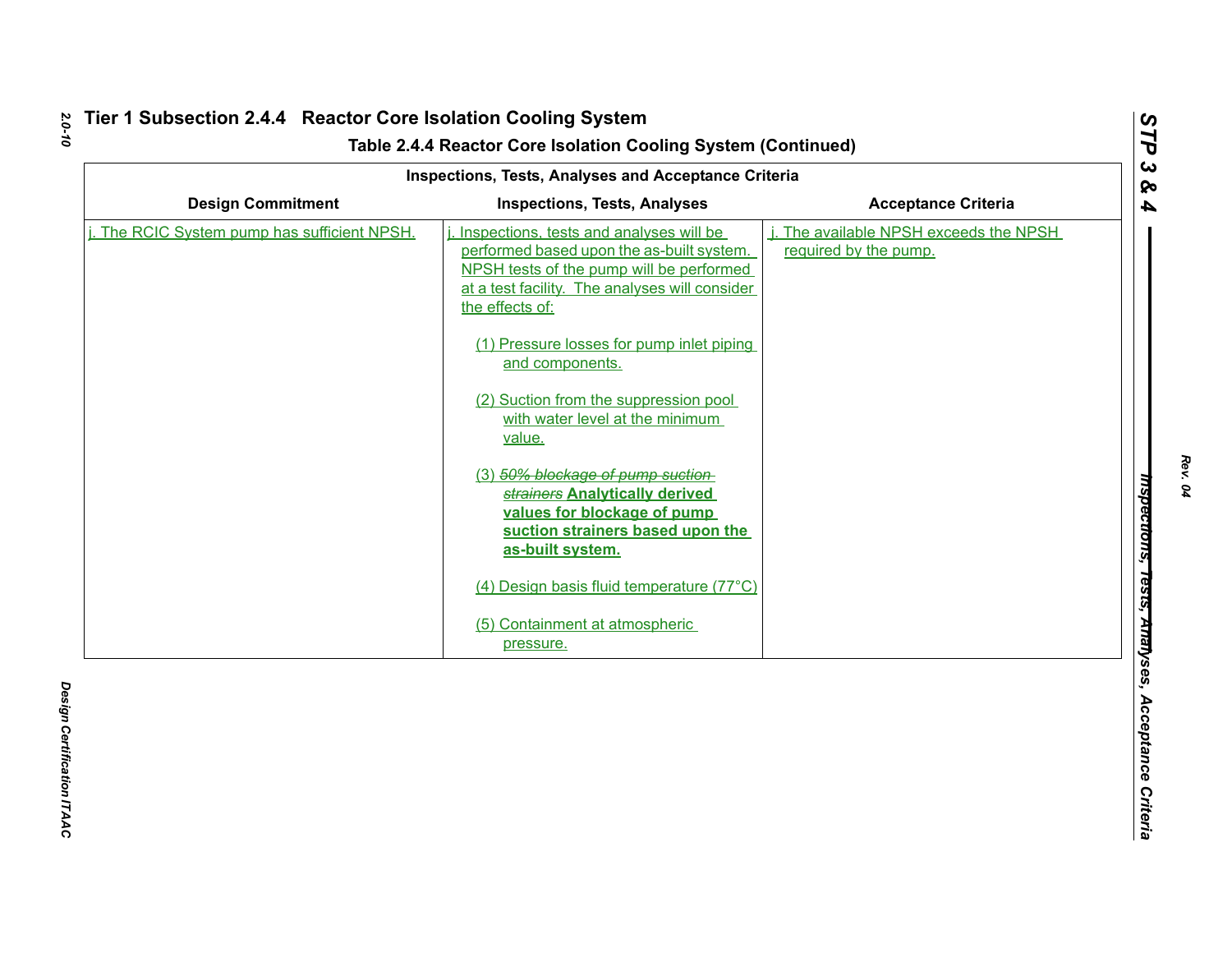| <b>Design Commitment</b><br><b>Acceptance Criteria</b><br><b>Inspections, Tests, Analyses</b><br>The as-built EMS and NEMS conform-<br>The equipment comprising the Multiplexing<br>Inspection of the as-built EMS and NEMS<br>1.<br>$1_{-}$<br>System providing the ECFs and NECFs is<br>equipment implementing the ECFs and<br>equipment implementing the ECFs and<br>the NECFs will be conducted.<br>NECFs conforms with the description in<br>defined in Section 2.7.5.<br>Section 2.7.5.<br><b>EMS The ECFs uses use a deterministic</b><br>2.<br>Tests of the <b>EMS ECFs</b> communications<br>2.<br><b>EMS The ECFs uses use a deterministic</b><br>protocol protocols will be conducted in a<br>communications <b>protocol</b> protocols.<br>communications <i>protocol</i> protocols. |  |
|-------------------------------------------------------------------------------------------------------------------------------------------------------------------------------------------------------------------------------------------------------------------------------------------------------------------------------------------------------------------------------------------------------------------------------------------------------------------------------------------------------------------------------------------------------------------------------------------------------------------------------------------------------------------------------------------------------------------------------------------------------------------------------------------------|--|
| 1.                                                                                                                                                                                                                                                                                                                                                                                                                                                                                                                                                                                                                                                                                                                                                                                              |  |
| 2.                                                                                                                                                                                                                                                                                                                                                                                                                                                                                                                                                                                                                                                                                                                                                                                              |  |
| test facility.                                                                                                                                                                                                                                                                                                                                                                                                                                                                                                                                                                                                                                                                                                                                                                                  |  |
| Tests on the <b>EMS ECFs</b> data communications<br>Data communications from <b>EMS equipment</b><br>3.<br>3.<br><b>EMS communications Equipment</b><br>3.<br>implementing the ECFs to non-safety-<br>implementing the ECFs only permits data<br>will be conducted in a test facility.<br>related systems or devices uses use an<br>transfer from the EMS safety-related to the<br>isolating transmission medium and buffering<br>non-safety-related systems or devices.<br>devices. Data cannot be transmitted from<br>Control or timing signals are not exchanged<br>between EMS safety-related and non-<br>the non-safety-related side to EMS<br>equipment implementing the ECFs.<br>safety-related systems or devices.                                                                      |  |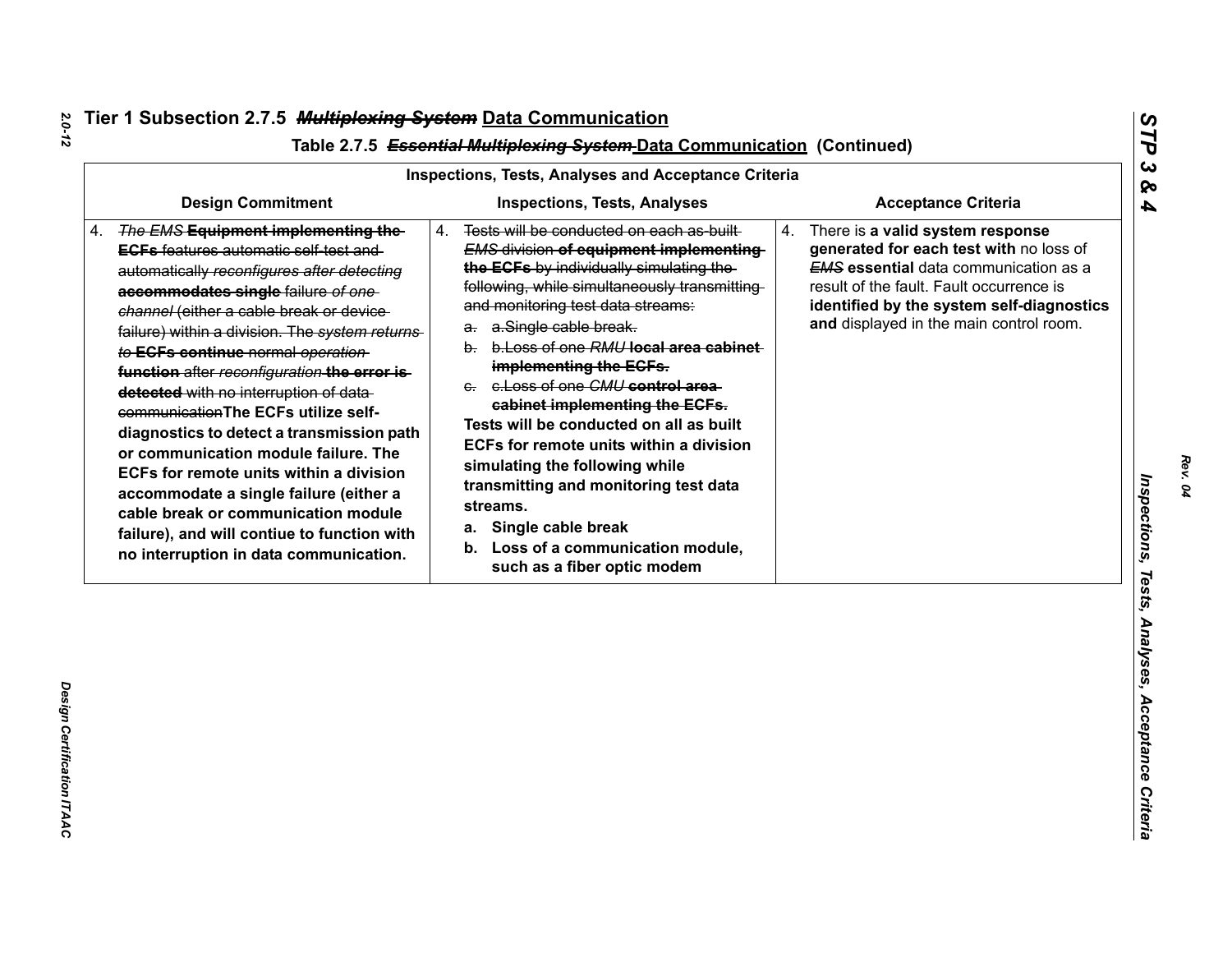| <b>Inspections, Tests, Analyses and Acceptance Criteria</b> |                                                                                                                                                                                                                                                                                                                                  |    |                                                                                                                                                                                                                                                                       |    |                                                                                                                                                                                                                                                                                                                                                                                                   |
|-------------------------------------------------------------|----------------------------------------------------------------------------------------------------------------------------------------------------------------------------------------------------------------------------------------------------------------------------------------------------------------------------------|----|-----------------------------------------------------------------------------------------------------------------------------------------------------------------------------------------------------------------------------------------------------------------------|----|---------------------------------------------------------------------------------------------------------------------------------------------------------------------------------------------------------------------------------------------------------------------------------------------------------------------------------------------------------------------------------------------------|
|                                                             | <b>Design Commitment</b>                                                                                                                                                                                                                                                                                                         |    | <b>Inspections, Tests, Analyses</b>                                                                                                                                                                                                                                   |    | <b>Acceptance Criteria</b>                                                                                                                                                                                                                                                                                                                                                                        |
| 5.                                                          | Loss of data communications in a division of<br><b>EMS equipment implementing the ECFs</b><br>does not cause transient or erroneous data<br>to occur at system outputs.                                                                                                                                                          | 5. | Tests will be performed in one division of<br><b>EMS equipment implementing the ECFs</b><br>at a time. While simulated input signals are<br>being transmitted cable segments in<br>redundant paths will be disconnected and<br><b>EMS the ECFs outputs monitored.</b> | 5. | Data communication is lost without<br>generation of transient or erroneous signals.                                                                                                                                                                                                                                                                                                               |
| 6.                                                          | Each of four <b>EMS</b> divisions of equipment<br>implementing the ECFs is powered from its<br>respective division's uniterruptible Class<br>1E DC division vital AC power. In the EMS<br>For the ECFs, independence is provided<br>between Class 1E divisions, and between<br>Class 1E divisions and non-Class 1E<br>equipment. | 6. | Tests will be performed on <b>EMS</b><br>a.<br>equipment implementing the ECFs by<br>providing a test signal in only one Class<br>1E division at a time.<br>Inspection of the as-installed Class 1E<br>b.<br>divisions in the EMS will be performed.                  | 6. | The test signal exists only in the Class<br>a.<br>1E division under test in the EMS<br>equipment implementing the ECFs.<br>In the EMS For equipment<br>b.<br>implementing the ECFs, physical<br>separation or electrical isolation exists<br>between Class 1E divisions. Physical<br>separation or electrical isolation exists<br>between these Class 1E divisions and<br>non-Class 1E equipment. |
| 7.                                                          | Main control room alarms and displays<br>provided for the <b>EMS ECFs</b> are as defined<br>in Section 2.7.5.                                                                                                                                                                                                                    | 7. | Inspections will be performed on the main<br>control room alarms and displays for the<br><b>EMS ECFs.</b>                                                                                                                                                             | 7. | Alarms and displays exist or can be<br>retrieved in the main control room as defined<br>in Section 2.7.5.                                                                                                                                                                                                                                                                                         |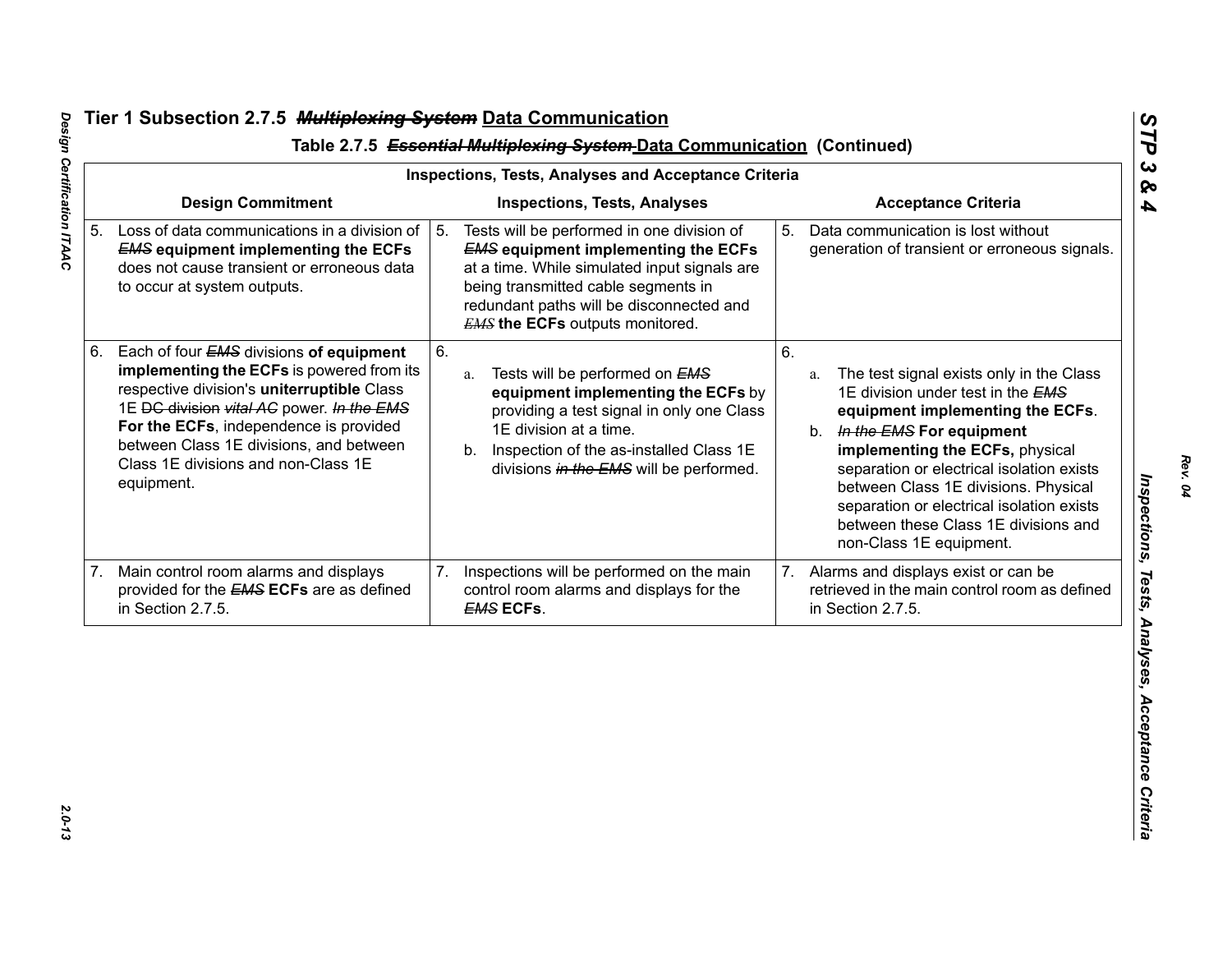| <b>Inspections, Tests, Analyses and Acceptance Criteria</b> |                                                                                                                                                                                                           |                                                                                                                                                  |     |    |                                                                                                                                                                                                                                                                                                                                |
|-------------------------------------------------------------|-----------------------------------------------------------------------------------------------------------------------------------------------------------------------------------------------------------|--------------------------------------------------------------------------------------------------------------------------------------------------|-----|----|--------------------------------------------------------------------------------------------------------------------------------------------------------------------------------------------------------------------------------------------------------------------------------------------------------------------------------|
|                                                             | <b>Design Commitment</b>                                                                                                                                                                                  | <b>Inspections, Tests, Analyses</b>                                                                                                              |     |    | <b>Acceptance Criteria</b>                                                                                                                                                                                                                                                                                                     |
| 11.                                                         | EPD System interrupting devices (circuit<br>breakers and fuses) are coordinated to the<br>maximum extent possible, so that the<br>circuit interrupter closest to the fault opens<br>before other devices. | Analyses for the as-built EPD System to<br>11.<br>determine circuit interrupting device<br>coordination will be performed.                       |     |    | 11. Analyses for the as-built EPD System exist<br>and conclude that, to the maximum extent<br>possible, the analyzed circuit interrupter<br>closest to the fault will open before other<br>devices. For instances where coordination<br>cannot be practically achieved, the analysis<br>will justify the lack of coordination. |
|                                                             | 22. The EPD System supplies an operating<br>voltage at the terminals of the Class 1E<br>utilization equipment that is within the<br>utilization equipment's voltage tolerance<br>limits.                  | 22.<br>Analyses for the as-built EPD System<br>а.<br>to determine voltage drops will be<br>performed.                                            | 22. |    | a. Analyses for the as-built EPD System<br>exist and conclude that the analyzed<br>operating voltage supplied at the<br>terminals of the Class 1E utilization<br>equipment is within the utilization<br>equipment's voltage tolerance limits, as<br>determined by their nameplate ratings.                                     |
|                                                             |                                                                                                                                                                                                           | b. Tests of the as-built Class 1E EPD<br>System will be conducted by operating<br>connected Class 1E loads at their<br>analyzed minimum voltage. |     |    | b. Connected Class 1E loads operate at<br>their analyzed minimum voltage, as-<br>determined by the voltage drop-<br>analyses.                                                                                                                                                                                                  |
|                                                             |                                                                                                                                                                                                           | b. Type tests at manufacturer's shop<br>will be performed for the operating<br>voltage range of the Class 1E<br>electrical equipment.            |     | c. | Manufacturer's type test reports<br>exist and conclude that the<br>operating range is within the tested<br>voltage range for the Class 1E<br>electrical equipment.                                                                                                                                                             |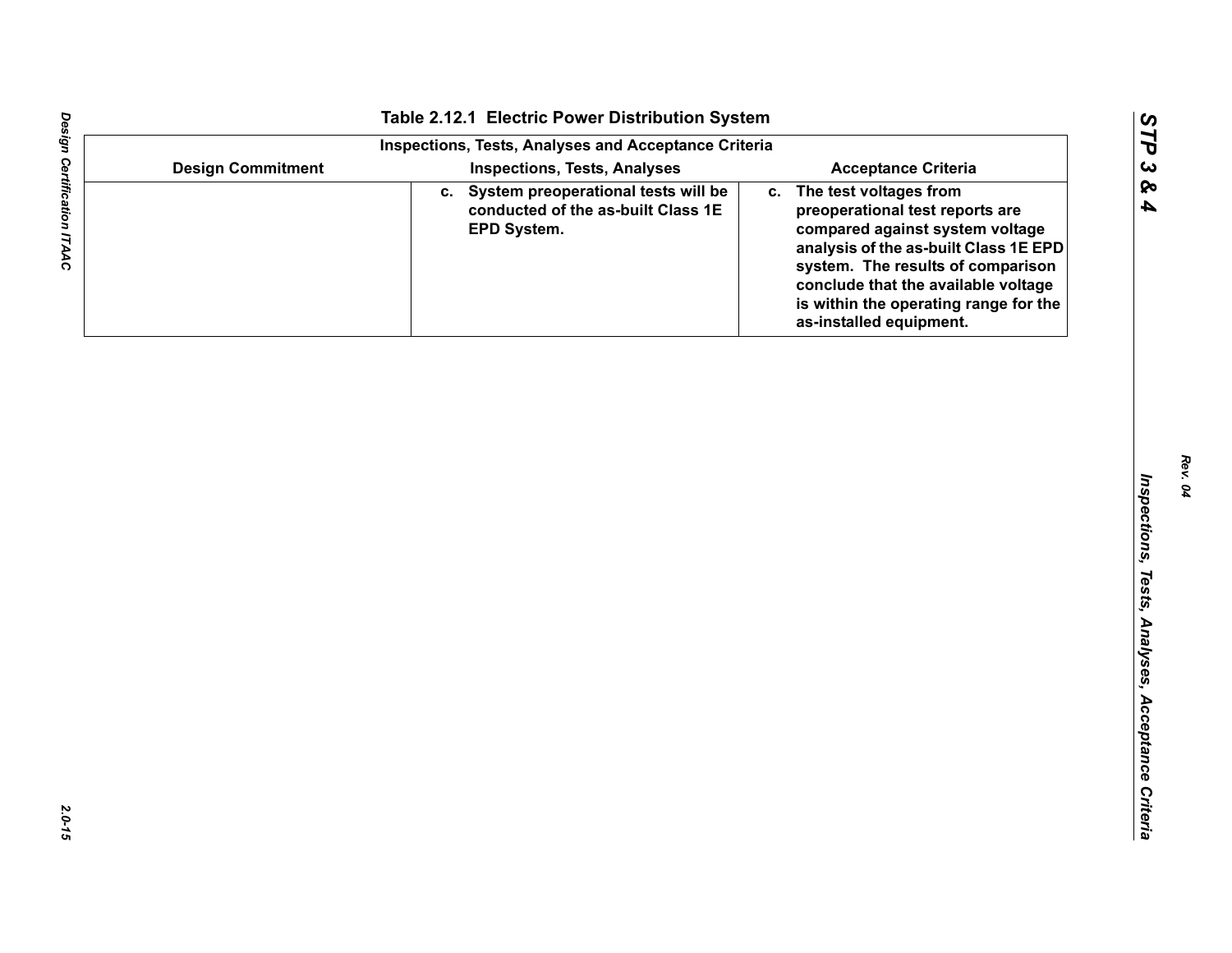| <b>Design Commitment</b><br><b>Inspections, Tests, Analyses</b><br>Class 1E DC electrical distribution<br>8. Analyses for the as-built Class 1E DC<br>system circuit interrupting devices (circuit<br>electrical distribution system to<br>breakers and fuses) are coordinated to<br>determine circuit interrupting device<br>the maximum extent possible, so that<br>coordination will be performed.<br>the circuit interrupter closest to the fault<br>opens before other devices. | <b>Acceptance Criteria</b><br>8.<br>Analyses for the as-built Class 1E DC<br>electrical distribution system circuit<br>interrupting devices exist and conclude<br>that, to the maximum extent possible,<br>the analyzed circuit interrupter closest to<br>the fault will open before other devices.<br>For instances where coordination cannot<br>be practically achieved, the analysis will<br>justify the lack of coordination. |
|--------------------------------------------------------------------------------------------------------------------------------------------------------------------------------------------------------------------------------------------------------------------------------------------------------------------------------------------------------------------------------------------------------------------------------------------------------------------------------------|-----------------------------------------------------------------------------------------------------------------------------------------------------------------------------------------------------------------------------------------------------------------------------------------------------------------------------------------------------------------------------------------------------------------------------------|
|                                                                                                                                                                                                                                                                                                                                                                                                                                                                                      |                                                                                                                                                                                                                                                                                                                                                                                                                                   |
|                                                                                                                                                                                                                                                                                                                                                                                                                                                                                      |                                                                                                                                                                                                                                                                                                                                                                                                                                   |
|                                                                                                                                                                                                                                                                                                                                                                                                                                                                                      |                                                                                                                                                                                                                                                                                                                                                                                                                                   |
|                                                                                                                                                                                                                                                                                                                                                                                                                                                                                      |                                                                                                                                                                                                                                                                                                                                                                                                                                   |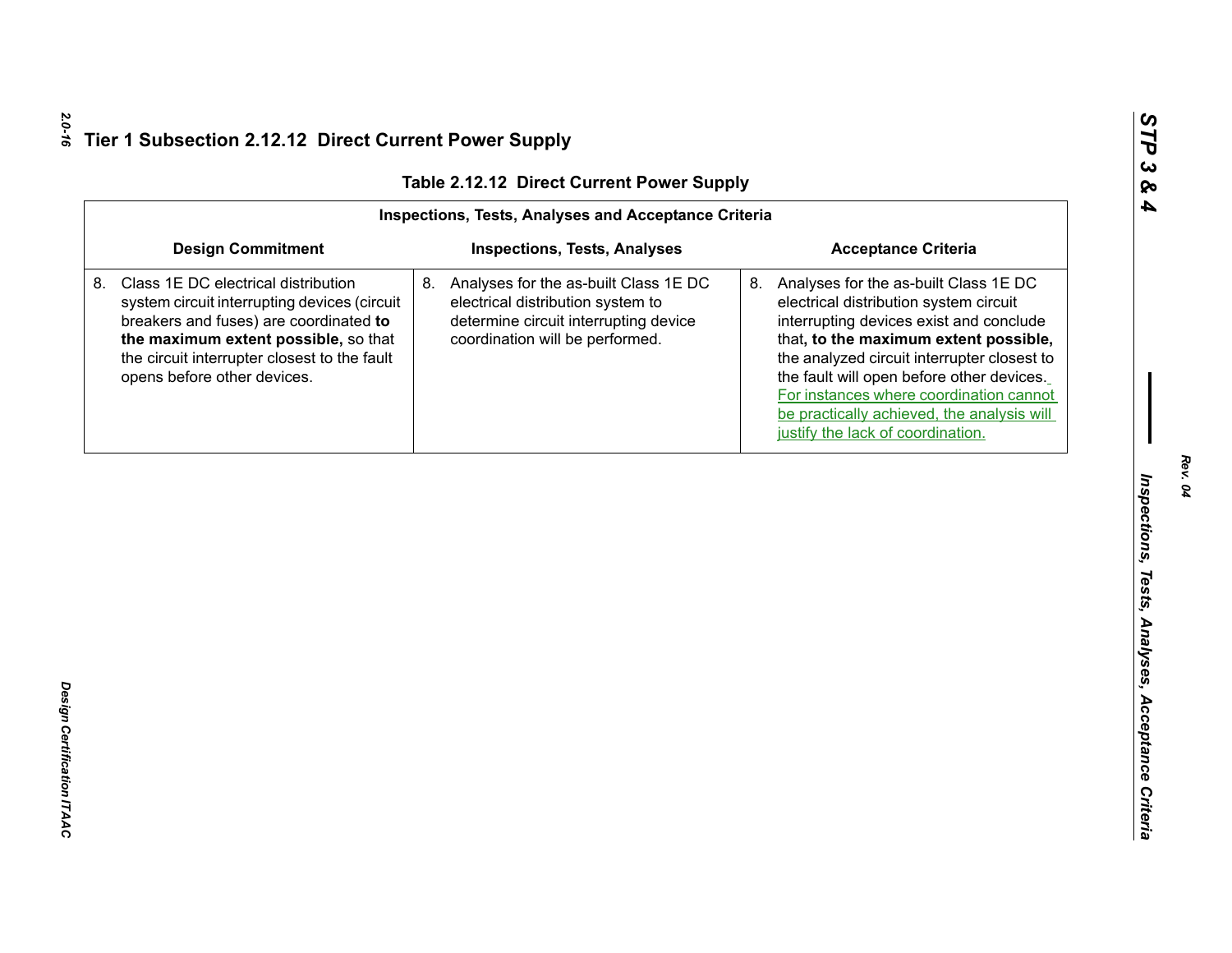|                                                                                                                                                                                                                          |                   | Table 2.12.12 Direct Current Power Supply (Continued)<br>Inspections, Tests, Analyses and Acceptance Criteria                                                                                                                                               |                   |                                                                                                                                                                                                                                                                                                                                  |
|--------------------------------------------------------------------------------------------------------------------------------------------------------------------------------------------------------------------------|-------------------|-------------------------------------------------------------------------------------------------------------------------------------------------------------------------------------------------------------------------------------------------------------|-------------------|----------------------------------------------------------------------------------------------------------------------------------------------------------------------------------------------------------------------------------------------------------------------------------------------------------------------------------|
| <b>Design Commitment</b>                                                                                                                                                                                                 |                   | <b>Inspections, Tests, Analyses</b>                                                                                                                                                                                                                         |                   | <b>Acceptance Criteria</b>                                                                                                                                                                                                                                                                                                       |
| 11. The Class 1E DC electrical distribution<br>system supplies an operating voltage at<br>the terminals of the Class 1E utilization<br>equipment that is within the utilization<br>equipment's voltage tolerance limits. | $\overline{11}$ . | a. Analyses for the as-built Class 1E DC<br>electrical distribution system to<br>determine system voltage drops will<br>be performed.                                                                                                                       | $\overline{11}$ . | a. Analyses for the as-built Class 1E DC<br>electrical distribution system exist and<br>conclude that the analyzed operating<br>voltage supplied at the terminals of<br>the Class 1E utilization equipment is<br>within the utilization equipment's<br>voltage tolerance limits, as<br>determined by their nameplate<br>ratings. |
|                                                                                                                                                                                                                          |                   | b. Tests of the as-built Class 1E DC<br>system will be conducted by operating<br>connected Class 1E loads at less than-<br>or equal to the minimum allowable<br>battery voltage and at greater than or<br>equal to the maximum battery<br>charging voltage. |                   | b. Connected as-built Class 1E loads<br>operate at less than or equal to the<br>minimum allowable battery voltage<br>and at greater than or equal to the<br>maximum battery charging voltage.                                                                                                                                    |
|                                                                                                                                                                                                                          |                   | b. Type tests at manufacturer's shop<br>will be performed for the operating<br>voltage range of the Class 1E DC<br>electrical equipment.                                                                                                                    |                   | b. Manufacturer's type test reports<br>exist and conclude that the<br>operating range is within the tested<br>voltage range for the Class 1E DC<br>electrical equipment.                                                                                                                                                         |
|                                                                                                                                                                                                                          |                   | c. System preoperational tests will be<br>conducted on the as-built Class 1E<br>DC system.                                                                                                                                                                  |                   | c. The test voltages from<br>preoperational test reports are<br>compared against system voltage<br>analysis of the as-built Class 1E<br>EPD system. The results of<br>comparison conclude that the<br>available voltage is within the<br>operating range for the as-installed<br>DC equipment.                                   |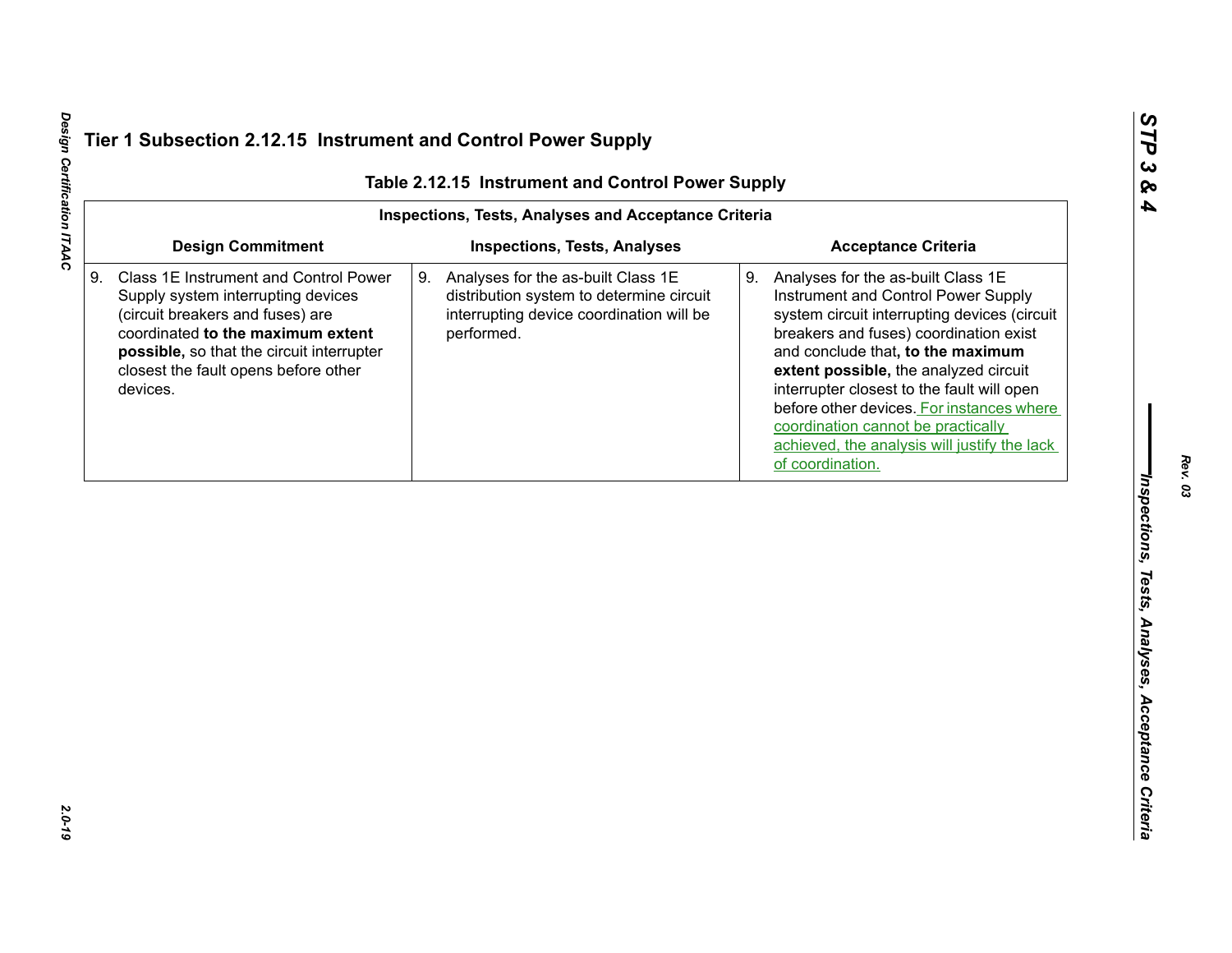|         | <b>Design Commitment</b>                                                                                                                                                                                                                                |       | <b>Inspections, Tests, Analyses and Acceptance-</b><br>Criteria<br><b>Inspections, Tests, Analyses</b>                                                                                                             |       | <b>Acceptance Criteria</b>                                                                                                                                                                                                                                                                                                    |
|---------|---------------------------------------------------------------------------------------------------------------------------------------------------------------------------------------------------------------------------------------------------------|-------|--------------------------------------------------------------------------------------------------------------------------------------------------------------------------------------------------------------------|-------|-------------------------------------------------------------------------------------------------------------------------------------------------------------------------------------------------------------------------------------------------------------------------------------------------------------------------------|
| $^{1-}$ | The basic configuration for the FCS is as shown<br>on Figure 2.14.8.                                                                                                                                                                                    |       | Inspections of the as-built system will be<br>conducted.                                                                                                                                                           | $1-$  | The as-built FCS conforms with the basic<br>configuration shown on Figure 2.14.8.                                                                                                                                                                                                                                             |
| $-$     | The ASME Code components of the FCS retain<br>their pressure boundary integrity under internal-<br>pressures that will be experienced during service.                                                                                                   | $2 -$ | A pressure test will be conducted on those Code<br>components of the FCS required to be pressure-<br>tested by the ASME code.                                                                                      | $2 -$ | The results of the pressure test of the ASME code<br>components of the FCS conform with the<br>requirements in the ASME Code, Section III.                                                                                                                                                                                    |
| $3-$    | Each of the two FCS divisions is powered from-<br>the respective Class 1E division as shown on-<br>Figure 2.14.8. In the FCS, independence is-<br>provided between Class 1E divisions, and<br>between Class 1E divisions and non-Class 1E<br>equipment. | З.    | Tests will be performed in the FCS by<br>$a-$<br>providing a test signal in only one Class 1E<br>division at a time.<br>Inspection of the as-installed Class 1E<br>$b-$<br>divisions in the FCS will be performed. | з.    | The test signal exists only in the Class 1E<br>a.<br>division under test in the FCS.<br>b. Physical separation or electrical isolation<br>exists between Class 1E divisions in the<br>FCS. Physical separation or electrical-<br><i>isolation exists between Class 1E divisions</i><br>and non-Class 1E equipment in the FCS. |
|         | Each mechanical division of the FCS (Divisions B,<br>C) is physically separated from the other-<br>divisions.                                                                                                                                           |       | Inspections of the as-built FCS will be conducted.                                                                                                                                                                 |       | Each mechanical division of the FCS is physically<br>separated from the other mechanical divisions of<br>FCS by structural and/or fire barriers.                                                                                                                                                                              |
| 5.      | Main control room displays and controls provided-<br>for the FCS are as defined in Section 2.14.8.                                                                                                                                                      | 5.    | Inspections will be performed on the main control-<br>room displays and controls for the FCS.                                                                                                                      | 5.    | Displays and controls exist or can be retrieved in<br>the main control room as defined in Section-<br>2.148                                                                                                                                                                                                                   |
| 6.      | RSS display and control provided for the FCS are<br>as defined in Section 2.14.8.                                                                                                                                                                       | $6-$  | Inspections will be performed on the RSS display<br>and control for the FCS.                                                                                                                                       | $6-$  | Display and control exists on the RSS as defined<br>in Section 2.14.8.                                                                                                                                                                                                                                                        |
| 7.      | MOVs designated in Section 2.14.8 as having an-<br>active safety-related function open and close<br>under differential pressure and fluid flow and<br>temperature conditions.                                                                           | $7 -$ | Tests of installed valves for both opening and<br>closing will be conducted under preoperational-<br>differential pressure, fluid flow, and temperature-<br><del>conditions.</del>                                 |       | Upon receipt of the actuating signal, each MOV<br>both opens and closes, depending on the valve's<br>safety function.                                                                                                                                                                                                         |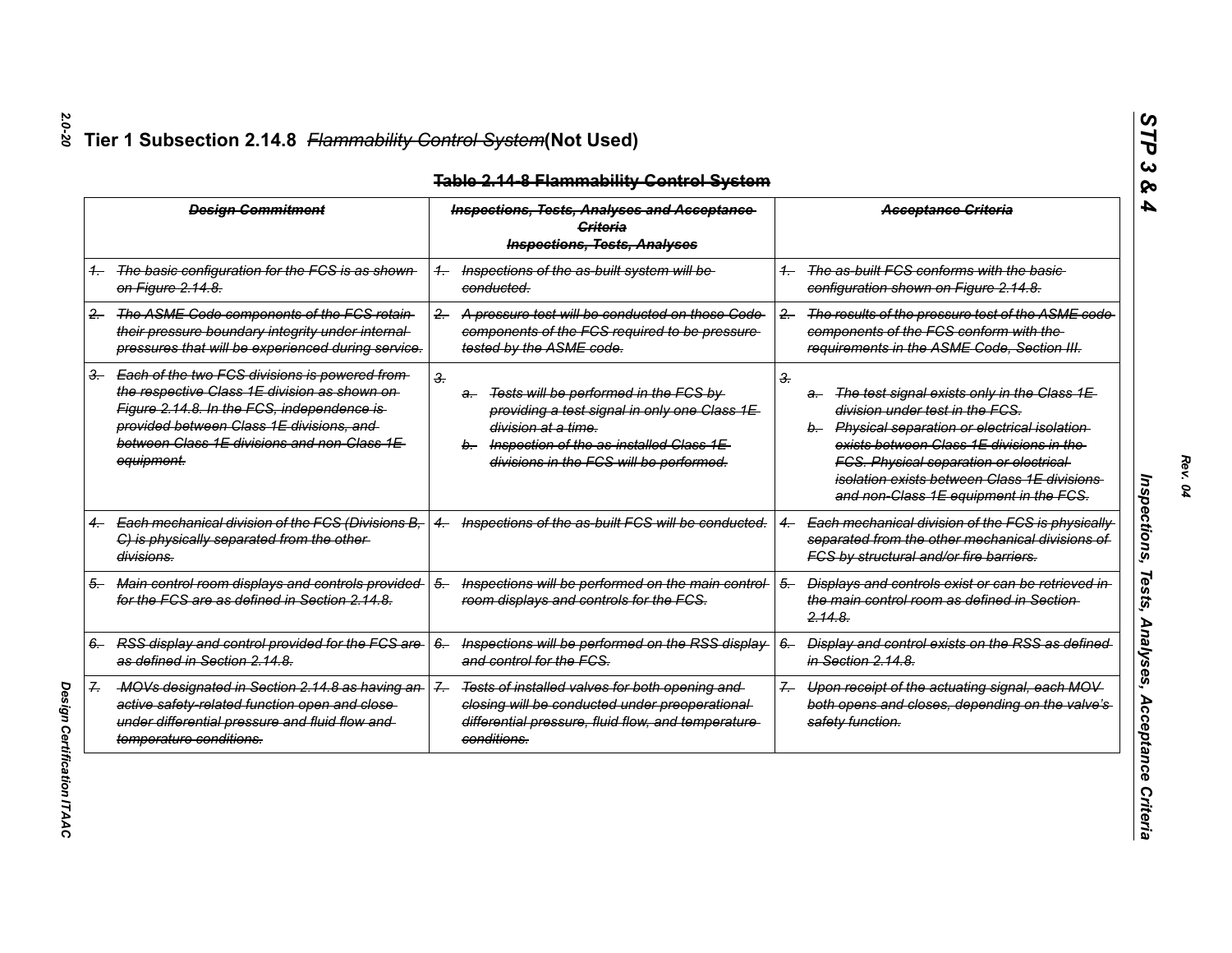| <b>Table 2.14-8 Flammability Control System</b> |                                                                                                                                                                                |                                                                                                                                                                           |                                                                                                                                                                                   |  |  |  |
|-------------------------------------------------|--------------------------------------------------------------------------------------------------------------------------------------------------------------------------------|---------------------------------------------------------------------------------------------------------------------------------------------------------------------------|-----------------------------------------------------------------------------------------------------------------------------------------------------------------------------------|--|--|--|
|                                                 | <b>Design Commitment</b>                                                                                                                                                       | <b>Inspections, Tests, Analyses and Acceptance</b><br><b>Criteria</b><br><b>Inspections, Tests, Analyses</b>                                                              | <b>Acceptance Griteria</b>                                                                                                                                                        |  |  |  |
| $8-$                                            | CVs designated in Section 2.14.8 as having an-<br>active safety-related function open and close-<br>under system pressure, fluid flow, and<br>temperature conditions.          | Tests of installed valves for both opening and<br>$8-$<br>closing will be conducted under preoperational-<br>system pressure, fluid flow, and temperature-<br>conditions. | Based on the direction of the differential pressure<br>$8-$<br>across the valve, each CV opens or closes<br>depending upon the valve's safety functions.                          |  |  |  |
| $9-$                                            | The pneumatic valves shown on Figure 2.14.8 fail   9.<br>close in the event of loss of pneumatic pressure-<br>or loss of electrical power to the valve actuating-<br>solenoid. | Tests will be conducted on the as-built FCS<br>pneumatic valves.                                                                                                          | The pneumatic valves shown on Figure 2.14.8 fail-<br>$9-$<br>close in the event of loss of pneumatic pressure-<br>or loss of electrical power to the valve actuating<br>solenoid. |  |  |  |
|                                                 |                                                                                                                                                                                |                                                                                                                                                                           |                                                                                                                                                                                   |  |  |  |
|                                                 |                                                                                                                                                                                |                                                                                                                                                                           |                                                                                                                                                                                   |  |  |  |
|                                                 |                                                                                                                                                                                |                                                                                                                                                                           |                                                                                                                                                                                   |  |  |  |
|                                                 |                                                                                                                                                                                |                                                                                                                                                                           |                                                                                                                                                                                   |  |  |  |
|                                                 |                                                                                                                                                                                |                                                                                                                                                                           |                                                                                                                                                                                   |  |  |  |
|                                                 |                                                                                                                                                                                |                                                                                                                                                                           |                                                                                                                                                                                   |  |  |  |
|                                                 |                                                                                                                                                                                |                                                                                                                                                                           |                                                                                                                                                                                   |  |  |  |
|                                                 |                                                                                                                                                                                |                                                                                                                                                                           |                                                                                                                                                                                   |  |  |  |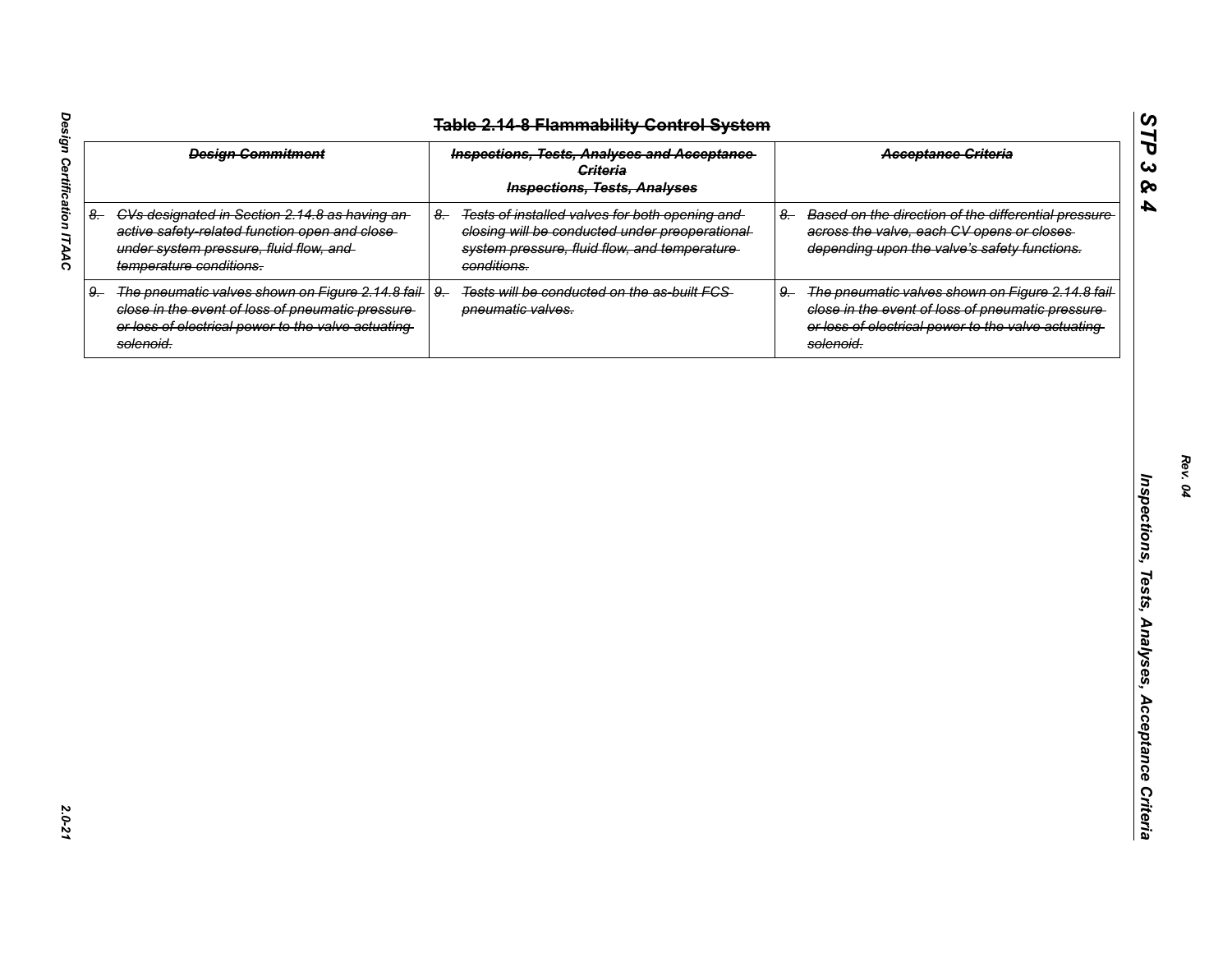| Inspections, Tests, Analyses and Acceptance Criteria                            |                                                                                                              |                                                                                        |  |  |  |  |
|---------------------------------------------------------------------------------|--------------------------------------------------------------------------------------------------------------|----------------------------------------------------------------------------------------|--|--|--|--|
| <b>Design Commitment</b>                                                        | <b>Inspections, Tests, Analyses</b>                                                                          | <b>Acceptance Criteria</b>                                                             |  |  |  |  |
| 4. The FCS room FCUs are initiated upon a<br>manual FCS start signal. Not used. | 4. Tests will be conducted on each as built FCS room-<br>FCU using a simulated intitiation signal. Not used. | 4. The FCS room FCU starts upon receipt of a<br>signal indicating FCS start. Not used. |  |  |  |  |
|                                                                                 |                                                                                                              |                                                                                        |  |  |  |  |
|                                                                                 |                                                                                                              |                                                                                        |  |  |  |  |
|                                                                                 |                                                                                                              |                                                                                        |  |  |  |  |
|                                                                                 |                                                                                                              |                                                                                        |  |  |  |  |
|                                                                                 |                                                                                                              |                                                                                        |  |  |  |  |
|                                                                                 |                                                                                                              |                                                                                        |  |  |  |  |
|                                                                                 |                                                                                                              |                                                                                        |  |  |  |  |
|                                                                                 |                                                                                                              |                                                                                        |  |  |  |  |
|                                                                                 |                                                                                                              |                                                                                        |  |  |  |  |
|                                                                                 |                                                                                                              |                                                                                        |  |  |  |  |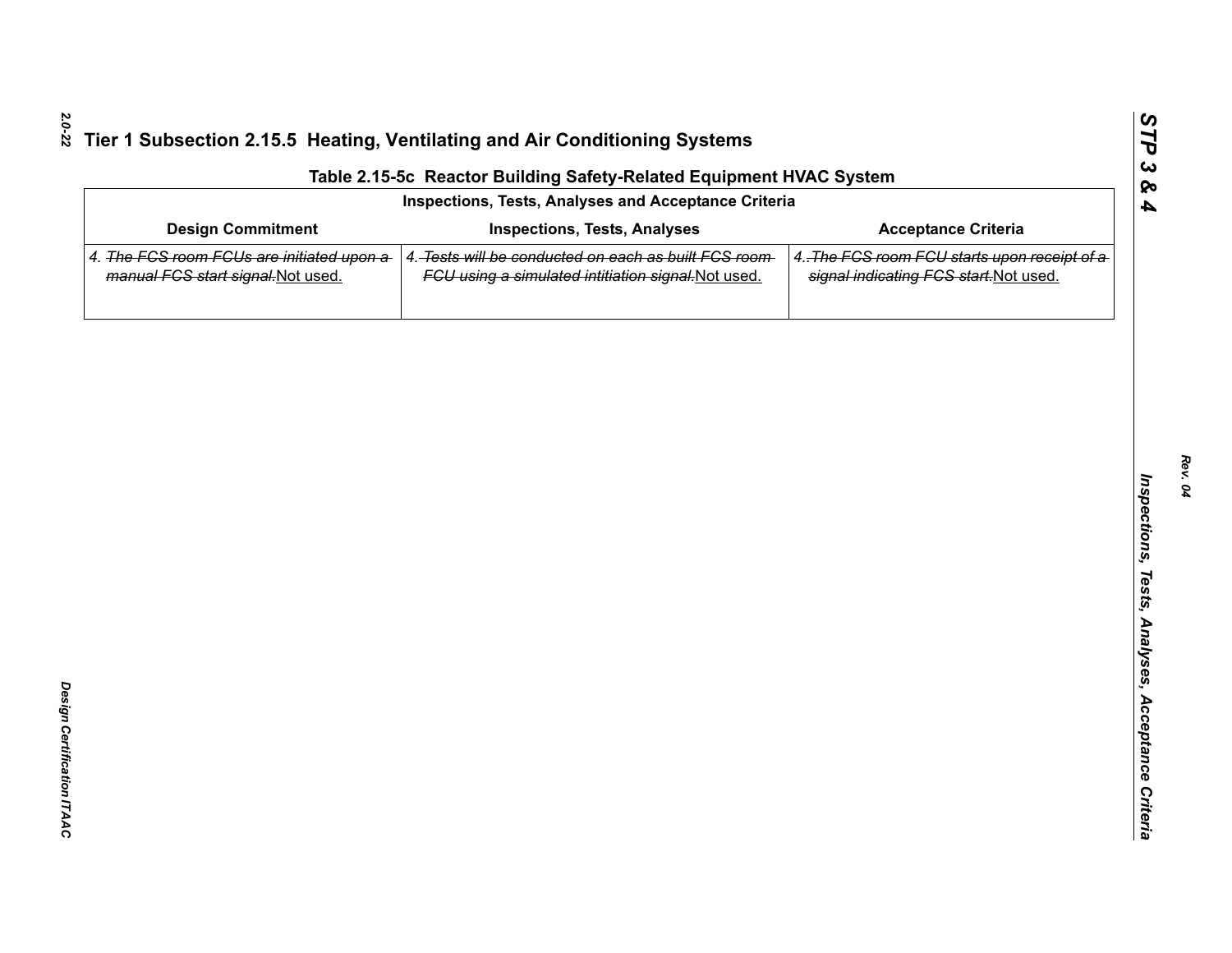|                                                                                                                                                                                                                                                                                                                                                                                                                                                                                                                                                                                                                                       | <b>Table 3.4 Instrumentation and Control</b><br><b>Inspections, Tests, Analyses and Acceptance Criteria</b>                                                                                                                                                                                                                                                                                                                                                                |                                                                                                                                                                                                                                                                                                                  |
|---------------------------------------------------------------------------------------------------------------------------------------------------------------------------------------------------------------------------------------------------------------------------------------------------------------------------------------------------------------------------------------------------------------------------------------------------------------------------------------------------------------------------------------------------------------------------------------------------------------------------------------|----------------------------------------------------------------------------------------------------------------------------------------------------------------------------------------------------------------------------------------------------------------------------------------------------------------------------------------------------------------------------------------------------------------------------------------------------------------------------|------------------------------------------------------------------------------------------------------------------------------------------------------------------------------------------------------------------------------------------------------------------------------------------------------------------|
| <b>Design Commitment</b>                                                                                                                                                                                                                                                                                                                                                                                                                                                                                                                                                                                                              | <b>Inspections, Tests, Analyses</b>                                                                                                                                                                                                                                                                                                                                                                                                                                        | <b>Acceptance Criteria</b>                                                                                                                                                                                                                                                                                       |
| <b>Safety System Logic and Control</b>                                                                                                                                                                                                                                                                                                                                                                                                                                                                                                                                                                                                |                                                                                                                                                                                                                                                                                                                                                                                                                                                                            |                                                                                                                                                                                                                                                                                                                  |
| 3. The $DTM$ , TLU equipment implementing the $\sqrt{3}$ .<br>DTF, TLF, and OLUs for RPS and MSIV in<br>each of the four instrumentation divisions are<br>powered from their respective divisional Class<br>1E AC sources. The <b>DTMs and SLUs</b><br>equipment implementing the DTF and SLF<br>for ESF 1 and ESF 2 in Divisions I, II, and III<br>are powered from their respective divisional<br>Class 1E DC sources, as are is the<br>equipment implementing the ESF DTMs<br>DTF in Division IV. In SSLC, independence is<br>provided between Class 1E divisions and<br>between Class 1E divisions and non-Class 1E<br>equipment. | a. Tests will be performed on SSLC-by<br>providing a test signal to the I&C<br>equipment in only one Class 1E division<br>at a time.<br>b.Inspection of the as-installed Class 1E<br>divisions in SSLC will be performed.                                                                                                                                                                                                                                                  | 3.<br>a. The test signal exists only in the Class<br>1E division under test in SSLC.<br>b.In SSLC, physical separation or<br>electrical isolation exists between<br>Class 1E divisions. Physical<br>separation or electrical isolation exists<br>between these Class 1E divisions and<br>non-Class 1E equipment. |
| SSLC provides the following bypass functions:   4.<br>4.<br>a. Division-of-sensors bypass<br>Trip logic output bypass<br>b.<br>ESF output channel bypass, where<br>C.<br>applied                                                                                                                                                                                                                                                                                                                                                                                                                                                      | Tests will be performed on the as-built SSLC<br>as follows:<br>a(1) Place one division of sensors in bypass.<br>Apply a trip test signal in place of each<br>sensed parameter that is bypassed. At<br>the same time, apply a redundant trip<br>signal for each parameter in each other<br>division, one division at a time. Monitor<br>the voted trip output at from each TLU<br>and SLU equipment component that<br>implements a TLF or SLF. Repeat for<br>each division. | Results of bypass tests are as follows:<br>4.<br>a(1) No trip change occurs at the voted trip<br>output of from each TLU and SLU<br>equipment component that<br>implements a TLF or SLF. Bypass<br>status is indicated in main control<br>room.                                                                  |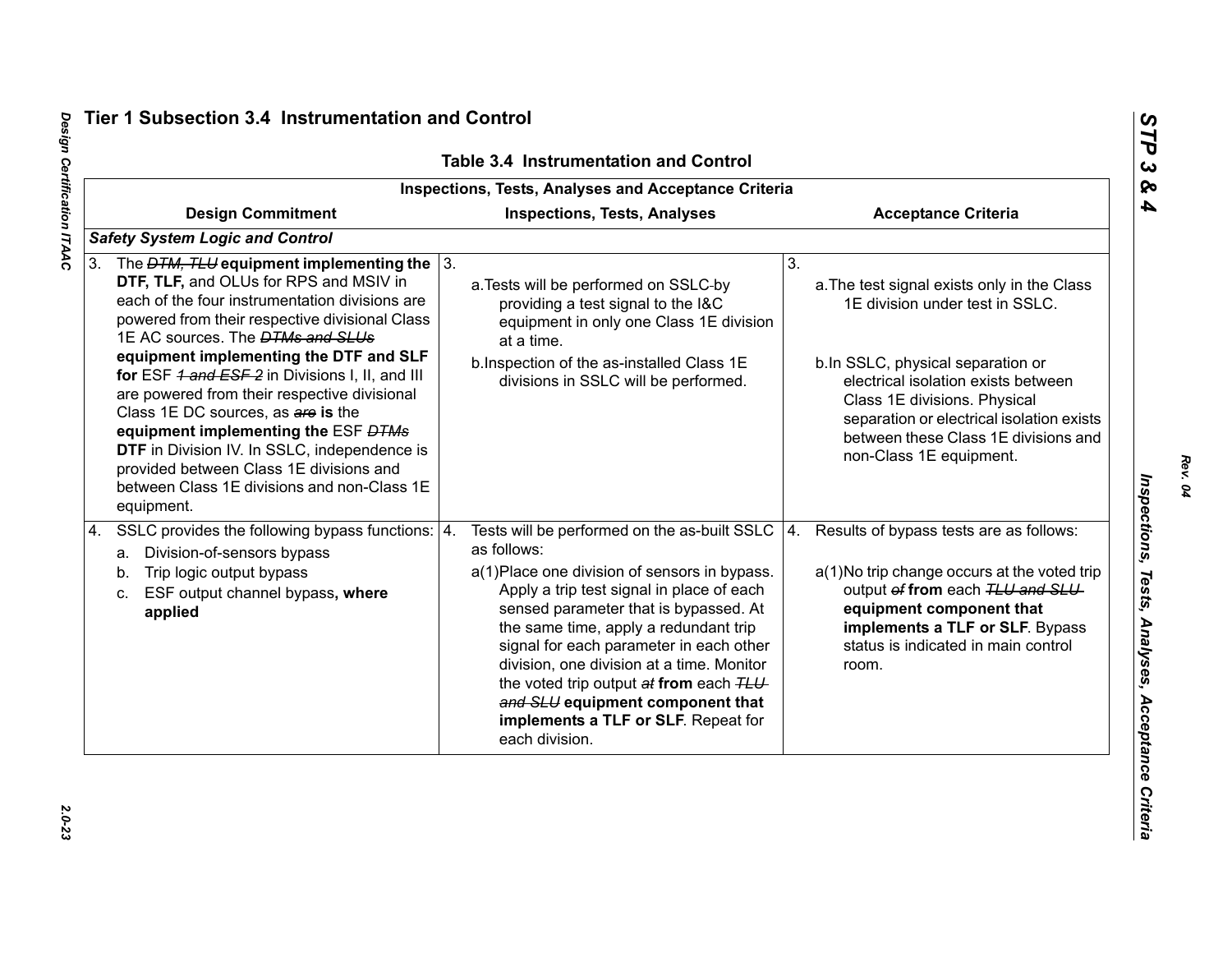|                          | <b>Inspections, Tests, Analyses and Acceptance Criteria</b>                                                                                                                                                                                                                                                                                                                                                                                                                    |                                                                                                                                                                                                                                                                                                 |  |  |
|--------------------------|--------------------------------------------------------------------------------------------------------------------------------------------------------------------------------------------------------------------------------------------------------------------------------------------------------------------------------------------------------------------------------------------------------------------------------------------------------------------------------|-------------------------------------------------------------------------------------------------------------------------------------------------------------------------------------------------------------------------------------------------------------------------------------------------|--|--|
| <b>Design Commitment</b> | <b>Inspections, Tests, Analyses</b>                                                                                                                                                                                                                                                                                                                                                                                                                                            | <b>Acceptance Criteria</b>                                                                                                                                                                                                                                                                      |  |  |
| 4. (continued)           | (continued)<br>4.                                                                                                                                                                                                                                                                                                                                                                                                                                                              | (continued)<br>4.                                                                                                                                                                                                                                                                               |  |  |
|                          | a(2) For each division in bypass, attempt to<br>place each other division in division-of-<br>sensors bypass, one at a time.                                                                                                                                                                                                                                                                                                                                                    | a(2) Each division not bypassed cannot be<br>placed in bypass, as indicated at OLU<br>output; bypass status in main control<br>room indicates only one division of<br>sensors is bypassed.                                                                                                      |  |  |
|                          | b(1) Place one division in trip-logic-output<br>bypass. Operate manual auto-trip test<br>switch. Monitor the trip output at the<br>RPS OLU. Operate manual auto-<br>isolation test switch. Monitor the trip<br>output at the MSIV OLU. Repeat for<br>each division.                                                                                                                                                                                                            | b(1)No trip change occurs at the trip<br>output of the RPS OLU or MSIV OLU,<br>respectively. Bypass status is<br>indicated in main control room.                                                                                                                                                |  |  |
|                          | b(2) For each division in bypass, attempt to<br>place the other divisions in trip-logic-<br>output bypass, one at a time.                                                                                                                                                                                                                                                                                                                                                      | b(2) Each division not bypassed cannot be<br>placed in bypass, as indicated at OLU<br>output; bypass status in main control<br>room indicates only one trip logic<br>output is bypassed.                                                                                                        |  |  |
|                          | $c(1)$ Apply common test signal to any one<br>pair of dual-SLU redundant SLF signal<br>inputs. Monitor test signal at voted 2-out-<br>of-2-output in RMU area-from<br>equipment performing the ECF in<br>local areas. Remove power from<br>equipment performing one SLU SLF,<br>restore power, then remove power from<br>equipment performing other SLU SLF.<br>Repeat test for all pairs of dual SLUs-<br>redundant sets of equipment<br>implementing a SLF in each division. | (1) Monitored test output signal does not<br>change state-initiate the system<br>function when power is removed<br>from either SLU the equipment<br>performing any single SLF. Bypass<br>status and loss of power to SLU<br>equipment performing the SLF are<br>indicated in main control room. |  |  |

*Design Certification ITAAC* 

Design Certification ITAAC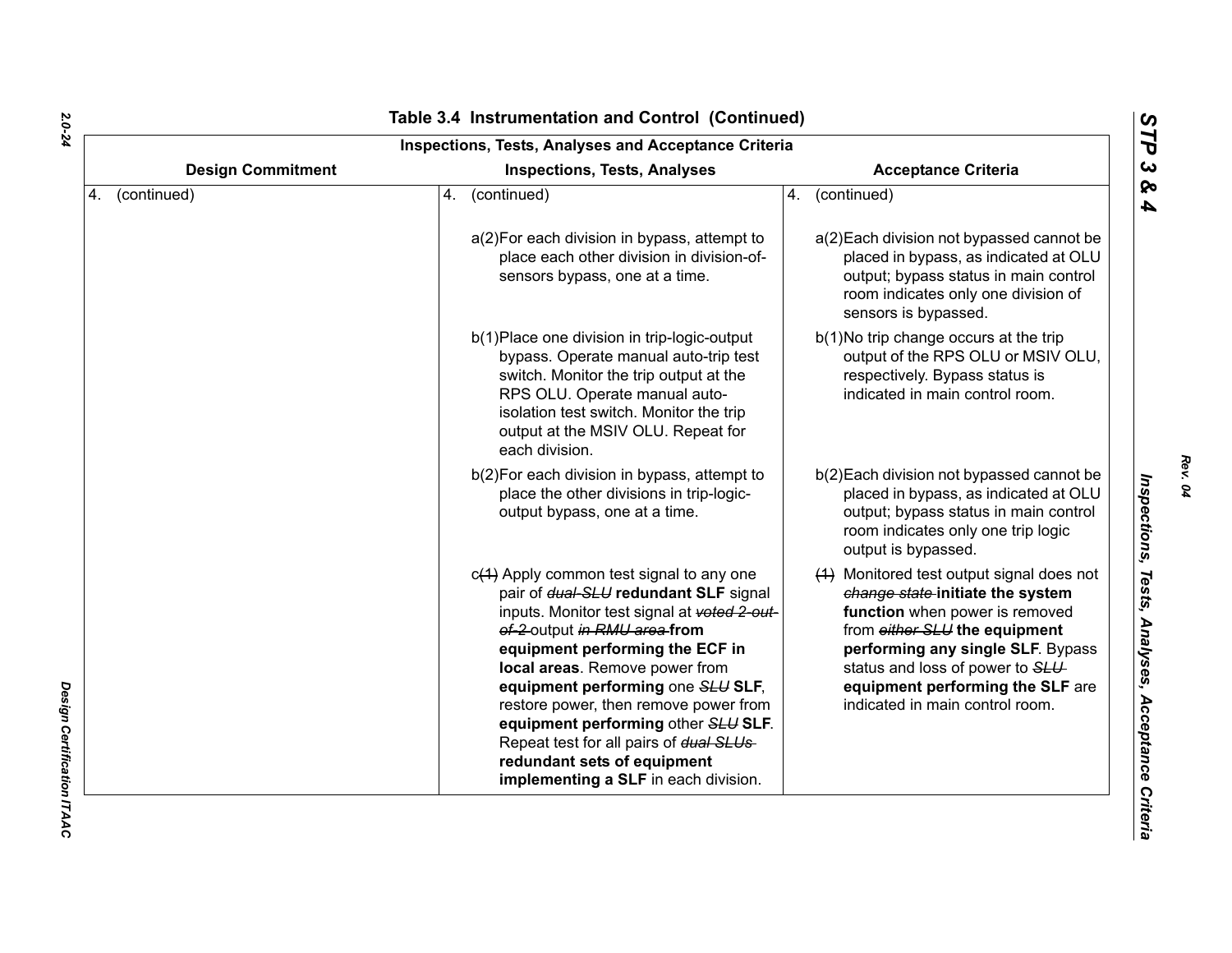|    | <b>Design Commitment</b> |    | Inspections, Tests, Analyses and Acceptance Criteria<br><b>Inspections, Tests, Analyses</b>       |    | <b>Acceptance Criteria</b>                                                                                                                                                   |  |
|----|--------------------------|----|---------------------------------------------------------------------------------------------------|----|------------------------------------------------------------------------------------------------------------------------------------------------------------------------------|--|
| 4. | (continued)              | 4. | (continued)<br>e(2) Disable auto-bypass circuit in bypass-<br>unit. Repeat test c(1), but operate | 4. | (continued)<br>e(2) Monitored test output signal is lost-<br>when power is removed from either-                                                                              |  |
|    |                          |    | manual ESF loop bypass switch for each-<br>affected loop.                                         |    | SLU, but is restored when manual<br>bypass switch is operated. Bypass<br>status, auto-bypass inoperable, and<br>loss of power to SLU are indicated in-<br>main control room. |  |
|    |                          |    |                                                                                                   |    |                                                                                                                                                                              |  |
|    |                          |    |                                                                                                   |    |                                                                                                                                                                              |  |
|    |                          |    |                                                                                                   |    |                                                                                                                                                                              |  |
|    |                          |    |                                                                                                   |    |                                                                                                                                                                              |  |
|    |                          |    |                                                                                                   |    |                                                                                                                                                                              |  |
|    |                          |    |                                                                                                   |    |                                                                                                                                                                              |  |
|    |                          |    |                                                                                                   |    |                                                                                                                                                                              |  |
|    |                          |    |                                                                                                   |    |                                                                                                                                                                              |  |
|    |                          |    |                                                                                                   |    |                                                                                                                                                                              |  |
|    |                          |    |                                                                                                   |    |                                                                                                                                                                              |  |
|    |                          |    |                                                                                                   |    |                                                                                                                                                                              |  |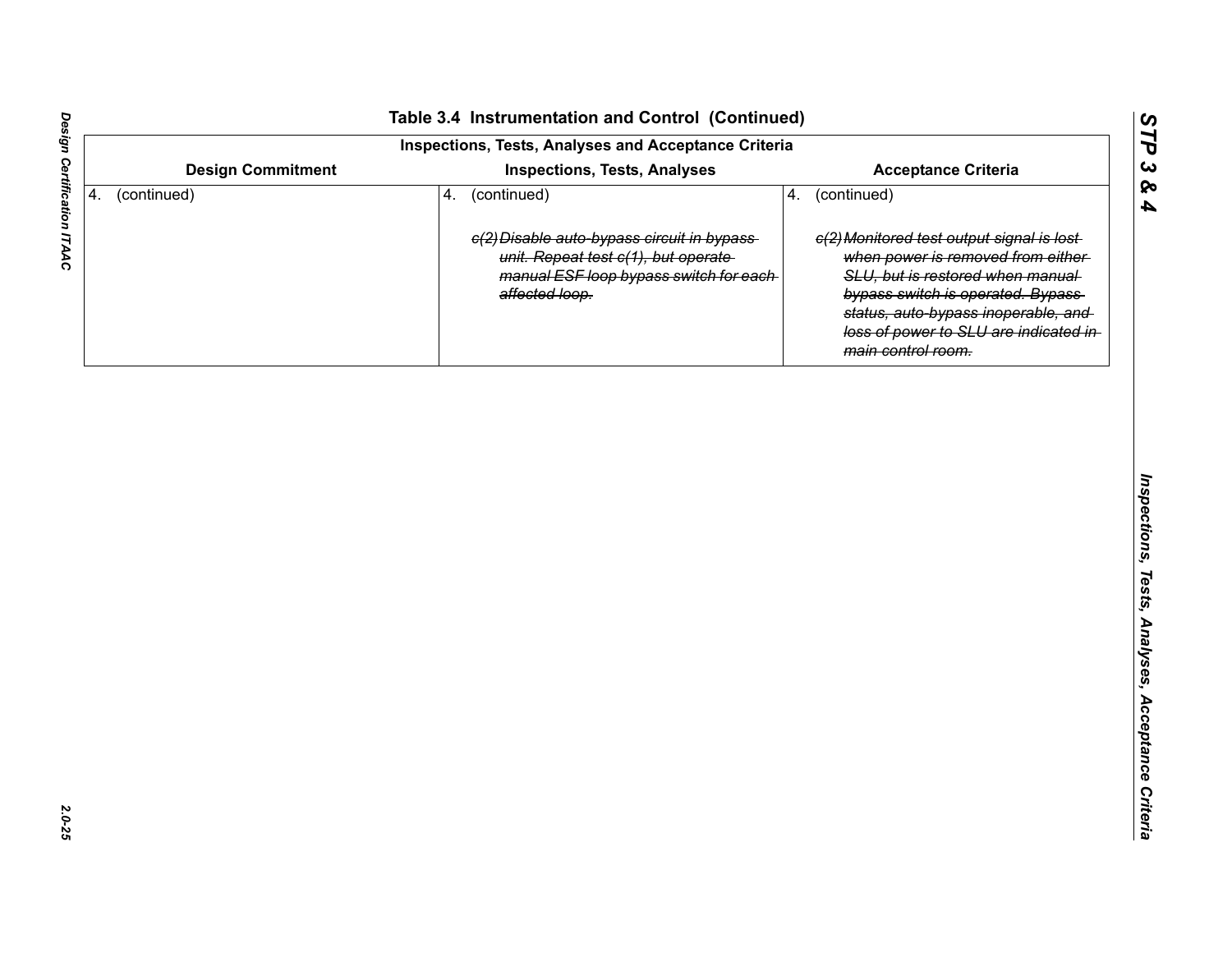|     | <b>Design Commitment</b>                                                                                                                                                                                                                                               | <b>Inspections, Tests, Analyses</b>           | <b>Acceptance Criteria</b>                                                                                                                                                                                                                                        |  |  |
|-----|------------------------------------------------------------------------------------------------------------------------------------------------------------------------------------------------------------------------------------------------------------------------|-----------------------------------------------|-------------------------------------------------------------------------------------------------------------------------------------------------------------------------------------------------------------------------------------------------------------------|--|--|
|     | Electromagnetic Compatibility                                                                                                                                                                                                                                          |                                               |                                                                                                                                                                                                                                                                   |  |  |
| a.  | 12. Electrical and electronic components in the<br>systems listed below are qualified for the<br>anticipated levels of electrical interference at<br>the installed locations of the components<br>according to an established plan:<br>Safety System Logic and Control | 12. The EMC compliance plan will be reviewed. | 12. An EMC compliance plan is in place. The<br>plan requires, for each system qualified,<br>system documentation that includes<br>confirmation of component and system<br>testing for the effects of high electrical<br>field conditions and current surges. As a |  |  |
| b.  | <b>Essential Multiplexing-</b><br><b>SystemCommunication Function</b>                                                                                                                                                                                                  |                                               | minimum, the following information is<br>documented in a qualification file and<br>subject to audit:                                                                                                                                                              |  |  |
|     | c. Non-Essential Multiplexing-System<br><b>Communication Function</b>                                                                                                                                                                                                  |                                               | a. Expected performance under test<br>conditions for which normal system                                                                                                                                                                                          |  |  |
|     | d. Other microprocessor-based, software<br>controlled systems or equipment                                                                                                                                                                                             |                                               | operation is to be ensured.                                                                                                                                                                                                                                       |  |  |
|     | The plan is structured on the basis that<br>electromagnetic compatibility (EMC) of I&C                                                                                                                                                                                 |                                               | b. Normal electrical field conditions at<br>the locations where the equipment<br>must perform as above.                                                                                                                                                           |  |  |
|     | equipment is verified by factory testing and<br>site testing of both individual components and<br>interconnected systems to meet EMC<br>requirements for protection against the effects                                                                                |                                               | Testing methods used to qualify the<br>C.<br>equipment, including:                                                                                                                                                                                                |  |  |
| of: |                                                                                                                                                                                                                                                                        |                                               | (1.) Types of test equipment.<br>(2.) Range of normal test conditions.                                                                                                                                                                                            |  |  |
| a.  | Electromagnetic Interference (EMI)                                                                                                                                                                                                                                     |                                               | (3.) Range of abnormal test                                                                                                                                                                                                                                       |  |  |
| b.  | Radio Frequency Interference (RFI)                                                                                                                                                                                                                                     |                                               | conditions for expected transient                                                                                                                                                                                                                                 |  |  |
| c.  | Electrostatic Discharge (ESD)                                                                                                                                                                                                                                          |                                               | environment.                                                                                                                                                                                                                                                      |  |  |
| d.  | <b>Electrical surge [Surge Withstand</b><br>Capability (SWC)]                                                                                                                                                                                                          |                                               |                                                                                                                                                                                                                                                                   |  |  |

*Design Certification ITAAC* 

Design Certification ITAAC